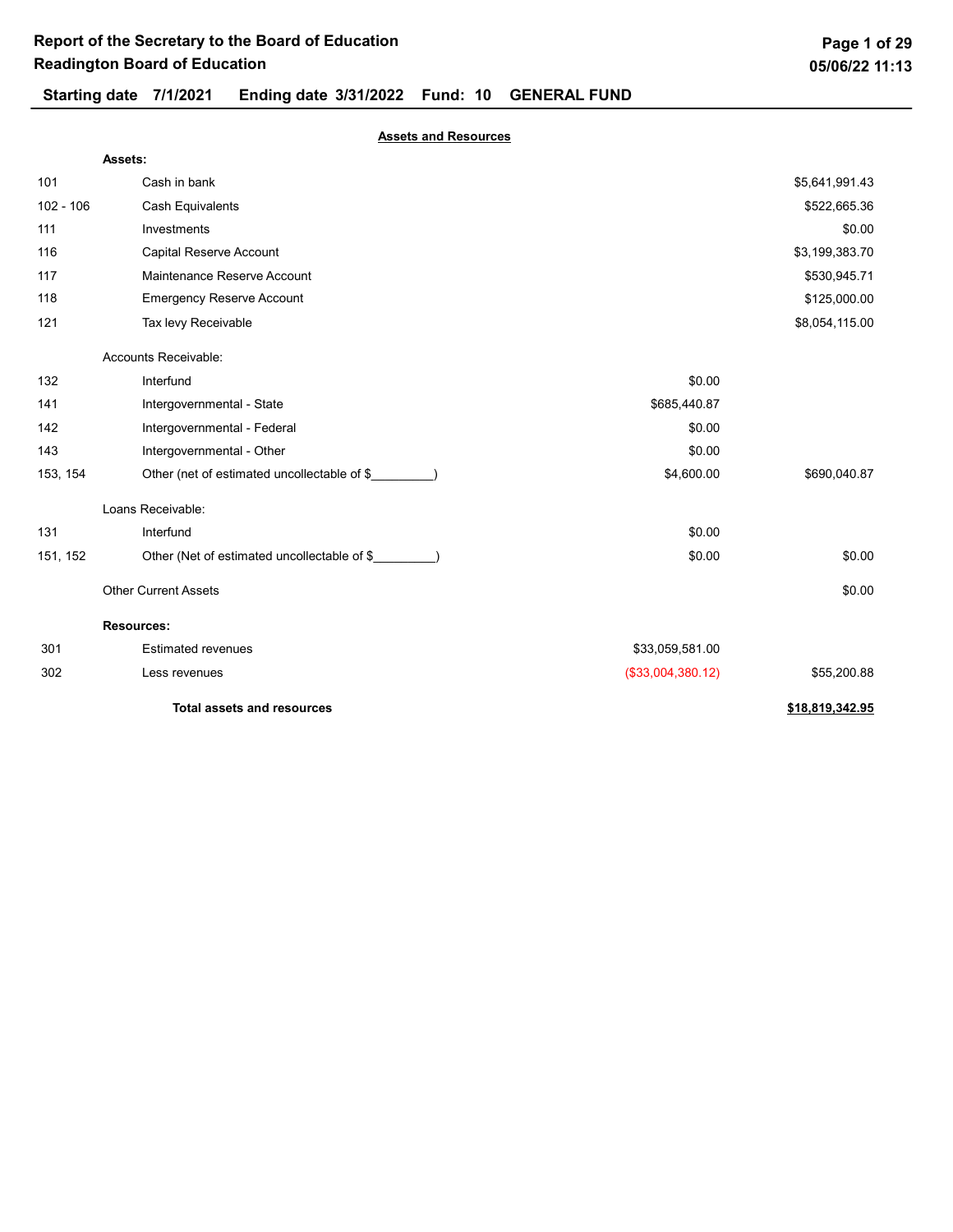## Liabilities and Fund Equity

Liabilities:

|     | <b>Total liabilities</b>                   | \$747,243.13 |
|-----|--------------------------------------------|--------------|
|     | Other current liabilities                  | \$521,415.36 |
| 481 | Deferred revenues                          | \$0.00       |
| 451 | Loans payable                              | \$0.00       |
| 431 | Contracts payable                          | \$0.00       |
| 421 | Accounts payable                           | \$225,827.77 |
| 411 | Intergovernmental accounts payable - state | \$0.00       |

### Fund Balance:

Appropriated:

| 753,754     | Reserve for encumbrances                    |                   |                   | \$10,495,535.52  |                 |
|-------------|---------------------------------------------|-------------------|-------------------|------------------|-----------------|
| 761         | Capital reserve account - July              |                   | \$4,578,168.85    |                  |                 |
| 604         | Add: Increase in capital reserve            |                   | \$0.00            |                  |                 |
| 307         | Less: Bud. w/d cap. reserve eligible costs  |                   | (\$1,380,000.00)  |                  |                 |
| 309         | Less: Bud. w/d cap. reserve excess costs    |                   | \$153,000.00      | \$3,351,168.85   |                 |
| 764         | Maintenance reserve account - July          |                   | \$745,945.71      |                  |                 |
| 606         | Add: Increase in maintenance reserve        |                   | \$0.00            |                  |                 |
| 310         | Less: Bud. w/d from maintenance reserve     |                   | (\$215,000.00)    | \$530,945.71     |                 |
| 766         | Reserve for Cur. Exp. Emergencies - July    |                   | \$0.00            |                  |                 |
| 607         | Add: Increase in cur. exp. emer. reserve    |                   | \$0.00            |                  |                 |
| 312         | Less: Bud. w/d from cur. exp. emer. reserve |                   | \$0.00            | \$0.00           |                 |
| 762         | Reserve for Adult Education                 |                   |                   | \$0.00           |                 |
| 750-752,76x | Other reserves                              |                   |                   | \$125,000.00     |                 |
| 601         | Appropriations                              |                   | \$36,140,295.28   |                  |                 |
| 602         | Less: Expenditures                          | (\$23,833,915.03) |                   |                  |                 |
|             | Less: Encumbrances                          | (\$10,495,535.52) | (\$34,329,450.55) | \$1,810,844.73   |                 |
|             | Total appropriated                          |                   |                   | \$16,313,494.81  |                 |
|             | Unappropriated:                             |                   |                   |                  |                 |
| 770         | Fund balance, July 1                        |                   |                   | \$2,821,160.01   |                 |
| 771         | Designated fund balance                     |                   |                   | \$0.00           |                 |
| 303         | Budgeted fund balance                       |                   |                   | (\$1,062,555.00) |                 |
|             | Total fund balance                          |                   |                   |                  | \$18,072,099.82 |
|             | Total liabilities and fund equity           |                   |                   |                  | \$18,819,342.95 |
|             |                                             |                   |                   |                  |                 |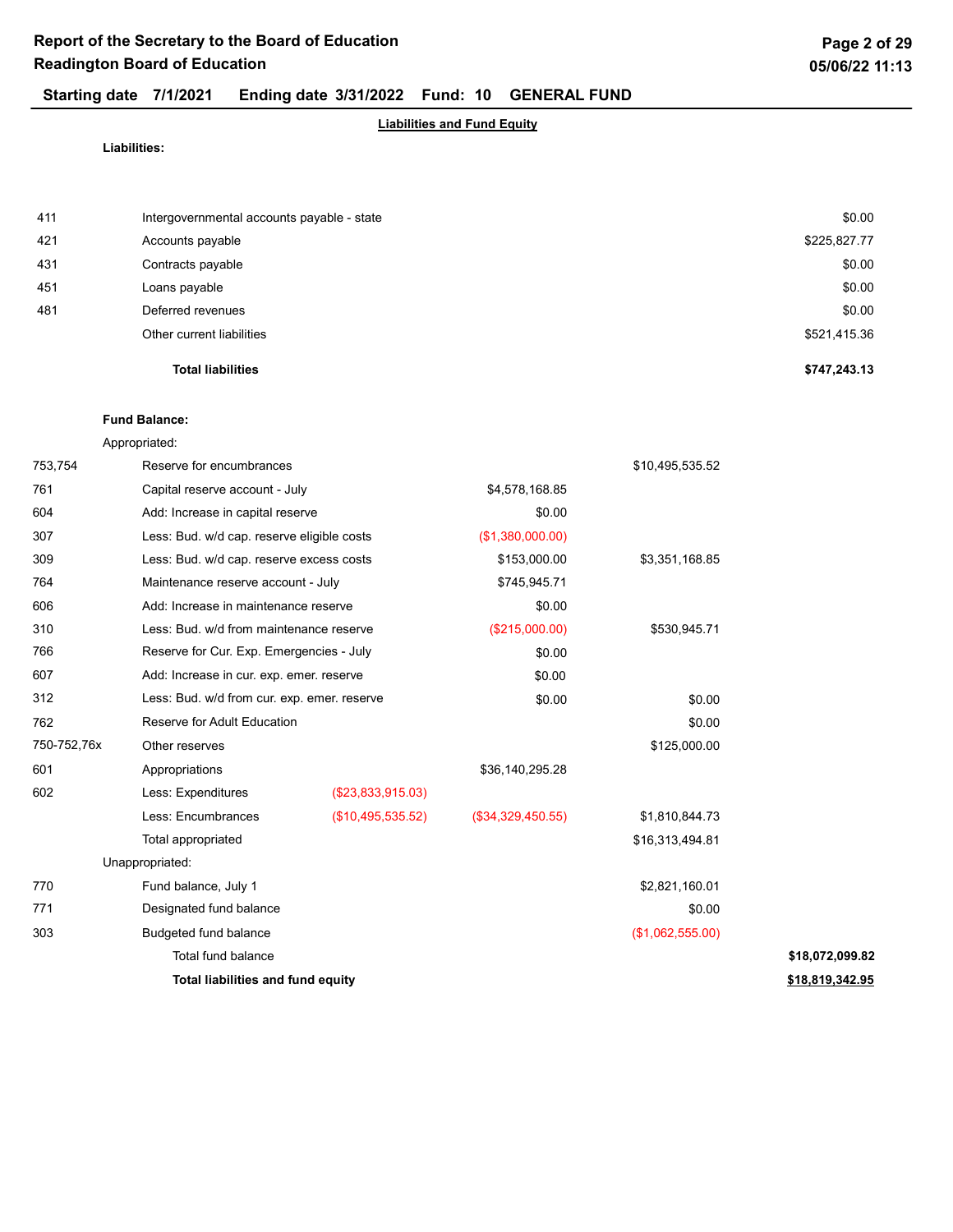Recapitulation of Budgeted Fund Balance:

|                                        | <b>Budgeted</b>   | <b>Actual</b>     | <b>Variance</b> |
|----------------------------------------|-------------------|-------------------|-----------------|
| Appropriations                         | \$36,140,295.28   | \$34,329,450.55   | \$1,810,844.73  |
| Revenues                               | (\$33,059,581.00) | (\$33,004,380.12) | (\$55,200.88)   |
| Subtotal                               | \$3,080,714.28    | \$1,325,070.43    | \$1,755,643.85  |
| Change in capital reserve account:     |                   |                   |                 |
| Plus - Increase in reserve             | \$0.00            | (\$1,378,785.15)  | \$1,378,785.15  |
| Less - Withdrawal from reserve         | (\$1,227,000.00)  | (\$1,227,000.00)  | \$0.00          |
| Subtotal                               | \$1,853,714.28    | (\$1,280,714.72)  | \$3,134,429.00  |
| Change in maintenance reserve account: |                   |                   |                 |
| Plus - Increase in reserve             | \$0.00            | (\$215,000.00)    | \$215,000.00    |
| Less - Withdrawal from reserve         | (\$215,000.00)    | (\$215,000.00)    | \$0.00          |
| Subtotal                               | \$1,638,714.28    | (\$1,710,714.72)  | \$3,349,429.00  |
| Change in emergency reserve account:   |                   |                   |                 |
| Plus - Increase in reserve             | \$0.00            | \$125,000.00      | (\$125,000.00)  |
| Less - Withdrawal from reserve         | \$0.00            | \$0.00            | \$0.00          |
| Subtotal                               | \$1,638,714.28    | (\$1,710,714.72)  | \$3,224,429.00  |
| Less: Adjustment for prior year        | (\$576, 159.28)   | $($ \$576,159.28) | \$0.00          |
| Budgeted fund balance                  | \$1,062,555.00    | (\$1,856,874.00)  | \$3,134,429.00  |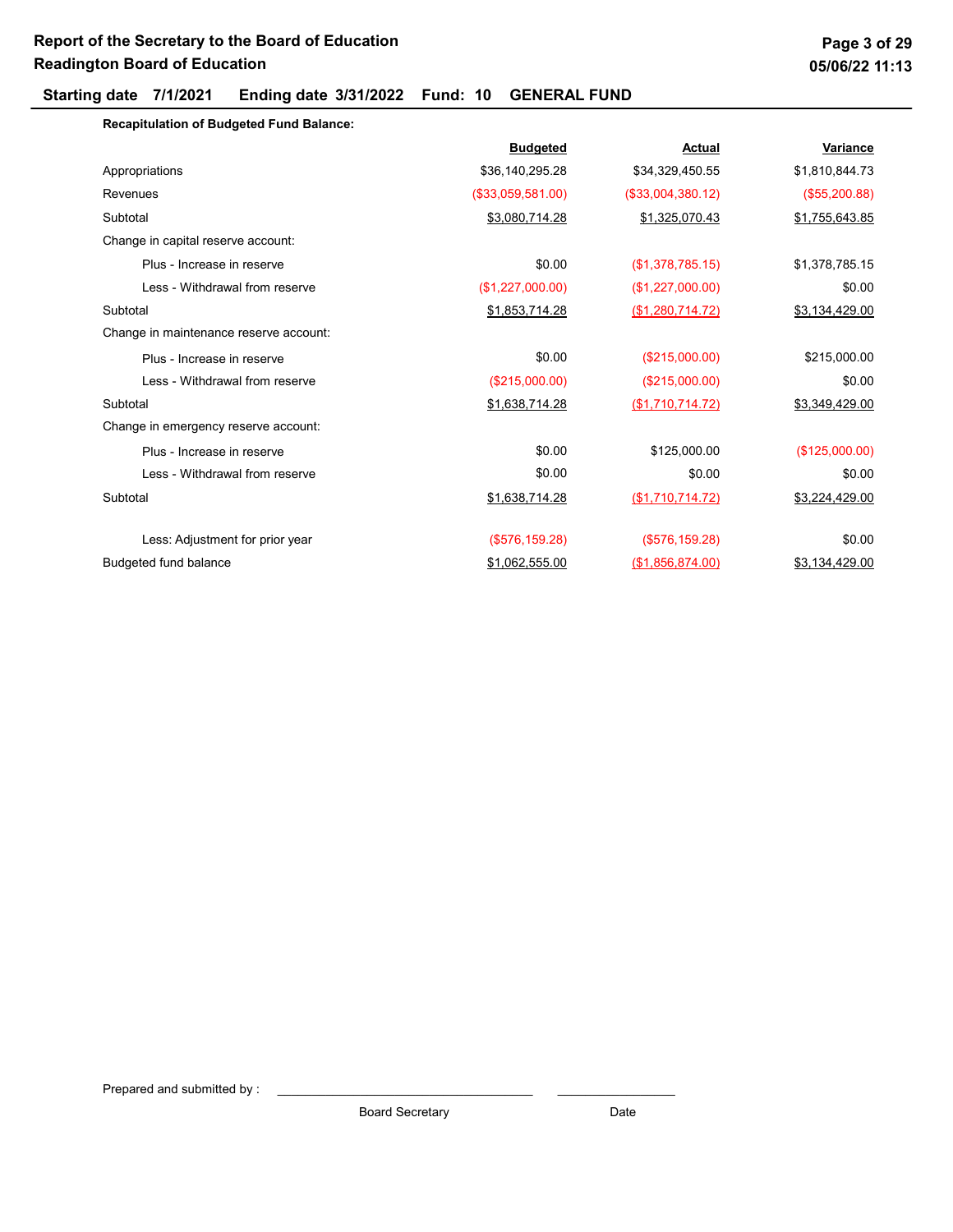## Page 4 of 29 05/06/22 11:13

| <b>Revenues:</b>     |                                                 |              | <b>Org Budget</b> | <b>Transfers</b> | <b>Budget Est</b> |                 | <b>Actual Over/Under</b> | <b>Unrealized</b> |
|----------------------|-------------------------------------------------|--------------|-------------------|------------------|-------------------|-----------------|--------------------------|-------------------|
| 00370                | <b>SUBTOTAL - Revenues from Local Sources</b>   |              | 0                 | 31,015,608       | 31,015,608        | 30,964,697      | <b>Under</b>             | 50,911            |
| 00520                | <b>SUBTOTAL - Revenues from State Sources</b>   |              | 0                 | 2,025,584        | 2,025,584         | 2,025,584       |                          | 0                 |
| 00570                | <b>SUBTOTAL - Revenues from Federal Sources</b> |              | 0                 | 18,389           | 18,389            | 14,099          | Under                    | 4,290             |
|                      |                                                 | <b>Total</b> | O                 | 33,059,581       | 33,059,581        | 33,004,380      |                          | 55,201            |
| <b>Expenditures:</b> |                                                 |              | <b>Org Budget</b> | <b>Transfers</b> | Adj Budget        | <b>Expended</b> | <b>Encumber</b>          | Available         |
| 03200                | <b>TOTAL REGULAR PROGRAMS - INSTRUCTION</b>     |              | 9,655,077         | 159,118          | 9,814,195         | 6,517,174       | 3,178,011                | 119,009           |
| 10300                | <b>Total Special Education - Instruction</b>    |              | 3,678,185         | 153,170          | 3,831,355         | 2,395,482       | 1,413,531                | 22,342            |
| 11160                | Total Basic Skills/Remedial - Instruct.         |              | 713,345           | 0                | 713,345           | 442,832         | 270,241                  | 272               |
| 12160                | <b>Total Bilingual Education - Instruction</b>  |              | 132,750           | 0                | 132,750           | 87,685          | 41,315                   | 3,750             |
| 17100                | <b>Total School-Sponsored Co/Extra Curricul</b> |              | 141,425           | (38)             | 141,388           | 16,068          | 122,236                  | 3,084             |
| 17600                | Total School-Sponsored Athletics - Instr        |              | 183,182           | 15,000           | 198,182           | 112,980         | 75,028                   | 10,174            |
| 29180                | <b>Total Undistributed Expenditures - Instr</b> |              | 658,341           | (59, 054)        | 599,287           | 167,813         | 141,523                  | 289,952           |
| 30620                | <b>Total Undistributed Expenditures - Healt</b> |              | 445,795           | 33,000           | 478,795           | 317,254         | 142,219                  | 19,322            |
| 40580                | Total Undistributed Expend - Speech, OT,        |              | 772,205           | 0                | 772,205           | 526,824         | 226,935                  | 18,446            |
| 41080                | Total Undist. Expend. - Other Supp. Serv        |              | 424,150           | 93,224           | 517,374           | 259,346         | 248,747                  | 9,280             |
| 41660                | Total Undist. Expend. - Guidance                |              | 522,085           | 3,857            | 525,942           | 351,730         | 161,906                  | 12,305            |
| 42200                | Total Undist. Expend. - Child Study Team        |              | 1,067,788         | (42, 400)        | 1,025,388         | 695,651         | 297,273                  | 32,464            |
| 43200                | Total Undist. Expend. - Improvement of I        |              | 516,456           | 21,150           | 537,606           | 376,890         | 148,195                  | 12,521            |
| 43620                | Total Undist. Expend. - Edu. Media Serv.        |              | 824,906           | (53, 782)        | 771,124           | 616,496         | 32,628                   | 122,001           |
| 44180                | Total Undist. Expend. - Instructional St        |              | 297,344           | (19, 214)        | 278,130           | 164,546         | 94,814                   | 18,770            |
| 45300                | Support Serv. - General Admin                   |              | 660,066           | 22,691           | 682,757           | 412,222         | 183,864                  | 86,671            |
| 46160                | Support Serv. - School Admin                    |              | 1,377,962         | 5,852            | 1,383,814         | 991,837         | 364,338                  | 27,639            |
| 47200                | Total Undist. Expend. - Central Services        |              | 474,361           | 7,156            | 481,517           | 343,371         | 132,742                  | 5,404             |
| 47620                | Total Undist. Expend. - Admin. Info. Tec        |              | 95,858            | 0                | 95,858            | 43,170          | 49,278                   | 3,410             |
| 51120                | Total Undist. Expend. - Oper. & Maint. O        |              | 2,915,949         | 72,514           | 2,988,463         | 2,020,477       | 796,301                  | 171,685           |
| 52480                | Total Undist. Expend. - Student Transpor        |              | 1,732,162         | 146,151          | 1,878,313         | 982,834         | 651,619                  | 243,861           |
| 71260                | <b>TOTAL PERSONNEL SERVICES -EMPLOYEE</b>       |              | 6,619,632         | (641, 539)       | 5,978,093         | 4,491,406       | 1,278,155                | 208,532           |
| 75880                | <b>TOTAL EQUIPMENT</b>                          |              | 128,750           | 478,567          | 607,317           | 336,216         | 248,717                  | 22,384            |
| 76260                | <b>Total Facilities Acquisition and Constru</b> |              | 1,447,811         | 259,285          | 1,707,096         | 1,163,610       | 195,919                  | 347,567           |
|                      |                                                 | Total        | 35,485,585        | 654,710          | 36,140,295        | 23,833,915      | 10,495,536               | 1,810,845         |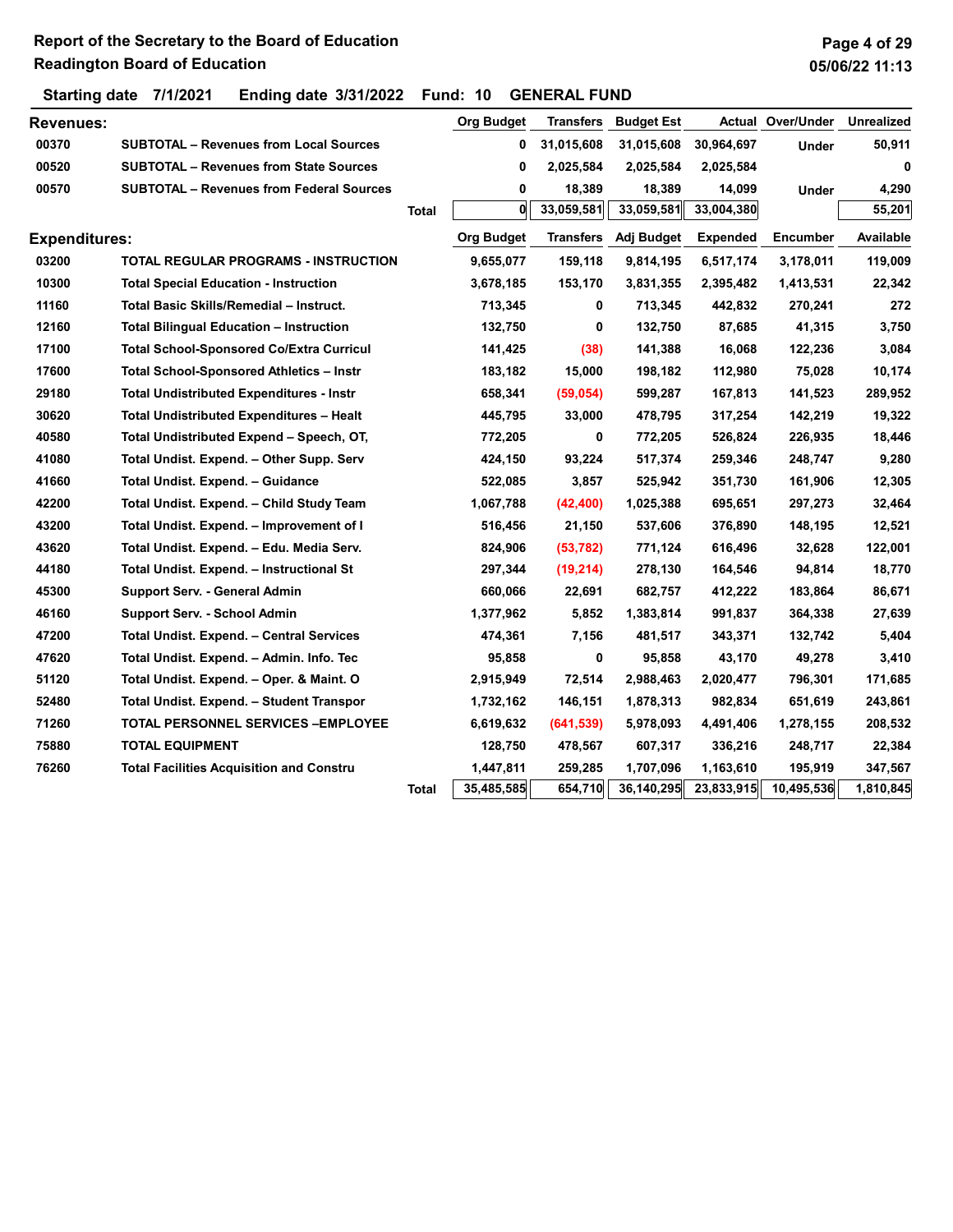|           | Starting date        | 7/1/2021                                  | Ending date $3/31/2022$                                         |       | Fund: 10          |        | <b>GENERAL FUND</b> |                             |                 |                   |                   |
|-----------|----------------------|-------------------------------------------|-----------------------------------------------------------------|-------|-------------------|--------|---------------------|-----------------------------|-----------------|-------------------|-------------------|
| Revenues: |                      |                                           |                                                                 |       | <b>Org Budget</b> |        |                     | <b>Transfers</b> Budget Est |                 | Actual Over/Under | <b>Unrealized</b> |
|           | 00100 10-1210        | <b>Local Tax Levy</b>                     |                                                                 |       |                   | 0      | 30,842,108          | 30,842,108                  | 30,842,108      |                   | 0                 |
|           | 00140 10-1310        | <b>Tuition from Individuals</b>           |                                                                 |       |                   | 0      | 50,000              | 50,000                      | 60,261          |                   | (10, 261)         |
|           | 00240 10-1410        |                                           | <b>Transportation Fees from Individuals</b>                     |       |                   | 0      | 4,500               | 4,500                       | 0               | Under             | 4,500             |
|           | 00260 10-1910        | <b>Rents and Royalties</b>                |                                                                 |       |                   | 0      | 45,000              | 45,000                      | 18,798          | Under             | 26,202            |
|           | 00300 10-1           |                                           | <b>Unrestricted Miscellaneous Revenues</b>                      |       |                   | 0      | 70,000              | 70,000                      | 42,315          | <b>Under</b>      | 27,685            |
| 00320     | 10-1                 |                                           | <b>Interest Earned on Current Expense Emerg</b>                 |       |                   | 0      | 0                   | 0                           | 42              |                   | (42)              |
| 00340     | 10-1                 |                                           | <b>Interest Earned on Capital Reserve Funds</b>                 |       |                   | 0      | 4,000               | 4,000                       | 1,173           | Under             | 2,827             |
| 00420     | 10-3121              |                                           | <b>Categorical Transportation Aid</b>                           |       |                   | 0      | 466,125             | 466,125                     | 466,125         |                   | 0                 |
| 00430     | 10-3131              | <b>Extraordinary Aid</b>                  |                                                                 |       |                   | 0      | 0                   | 0                           | 0               |                   | 0                 |
|           | 00440 10-3132        |                                           | <b>Categorical Special Education Aid</b>                        |       |                   | 0      | 1,352,208           | 1,352,208                   | 1,352,208       |                   | 0                 |
|           | 00470 10-3177        | <b>Categorical Security Aid</b>           |                                                                 |       |                   | 0      | 128,700             | 128,700                     | 128,700         |                   | 0                 |
| 00500     | $10-3$               | <b>Other State Aids</b>                   |                                                                 |       |                   | 0      | 0                   | 0                           | 0               |                   | 0                 |
|           | 00503 10-3256        |                                           | <b>State Reimburse Secure Child Future Act</b>                  |       |                   | 0      | 78,551              | 78,551                      | 78,551          |                   | 0                 |
|           | 00540 10-4200        | <b>Medicaid Reimbursement</b>             |                                                                 |       |                   | 0      | 18,389              | 18,389                      | 14,099          | Under             | 4,290             |
|           |                      |                                           |                                                                 | Total |                   | 0      | 33,059,581          | 33,059,581                  | 33,004,380      |                   | 55,201            |
|           | <b>Expenditures:</b> |                                           |                                                                 |       | <b>Org Budget</b> |        |                     | Transfers Adj Budget        | <b>Expended</b> | <b>Encumber</b>   | Available         |
|           |                      |                                           | 02000 11-105-100-101 Preschool - Salaries of Teachers           |       |                   | 75,180 | 0                   | 75,180                      | 53,439          | 21,742            | 0                 |
|           |                      |                                           | 02080 11-110- -101 Kindergarten - Salaries of Teachers          |       | 610,640           |        | 0                   | 610,640                     | 443,504         | 167,137           | 0                 |
| 02100     |                      |                                           | 11-120-___-101 Grades 1-5 - Salaries of Teachers                |       | 4,767,020         |        | 0                   | 4,767,020                   | 3,225,239       | 1,541,781         | 0                 |
| 02120     |                      |                                           | 11-130- -101 Grades 6-8 - Salaries of Teachers                  |       | 3,488,400         |        | (214, 411)          | 3,273,989                   | 2,269,283       | 1,004,117         | 589               |
| 02500     |                      | 11-150-100-101 Salaries of Teachers       |                                                                 |       |                   | 15,000 | 0                   | 15,000                      | 150             | 14,850            | 0                 |
| 02540     |                      |                                           | 11-150-100-320 Purchased Professional - Educational Ser         |       |                   | 10,000 | 23,500              | 33,500                      | 9,270           | 20,655            | 3,575             |
| 02580     |                      |                                           | 11-150-100-[4-5] Other Purchased Services (400-500 series       |       |                   | 650    | 0                   | 650                         | 0               | 0                 | 650               |
| 03000     |                      |                                           | 11-190-1 -106 Other Salaries for Instruction                    |       | 106,460           |        | 2,000               | 108,460                     | 86,150          | 22,310            | 0                 |
|           |                      |                                           | 03020 11-190-1 -320 Purchased Professional - Educational Ser    |       |                   | 1,200  | 0                   | 1,200                       | 0               | 0                 | 1,200             |
|           |                      |                                           | 03060 11-190-1__-[4-5] Other Purchased Services (400-500 series |       |                   | 68,960 | 728                 | 69,688                      | 31,400          | 36,887            | 1,400             |
|           |                      | 03080 11-190-1 -610 General Supplies      |                                                                 |       | 468,579           |        | 252,906             | 721,485                     | 367,764         | 243,311           | 110,410           |
|           |                      | 03100 11-190-1 -640 Textbooks             |                                                                 |       |                   | 41,400 | 94,357              | 135,757                     | 29,990          | 105,072           | 695               |
| 03120     |                      | 11-190-1 -8 Other Objects                 |                                                                 |       |                   | 1,588  | 38                  | 1,626                       | 985             | 150               | 490               |
| 04500     |                      | 11-204-100-101 Salaries of Teachers       |                                                                 |       | 158,380           |        | 0                   | 158,380                     | 111,876         | 46,004            | 500               |
| 04520     |                      |                                           | 11-204-100-106 Other Salaries for Instruction                   |       |                   | 73,950 | 200                 | 74,150                      | 50,713          | 22,737            | 700               |
| 04580     |                      |                                           | 11-204-100-[4-5] Other Purchased Services (400-500 series       |       |                   | 2,000  | 0                   | 2,000                       | 1,181           | 0                 | 819               |
| 04600     |                      | 11-204-100-610 General Supplies           |                                                                 |       |                   | 1,000  | 0                   | 1,000                       | 756             | 0                 | 244               |
| 06000     |                      | 11-209-100-101 Salaries of Teachers       |                                                                 |       | 160,900           |        | 0                   | 160,900                     | 59,669          | 101,231           | 0                 |
| 06020     |                      |                                           | 11-209-100-106 Other Salaries for Instruction                   |       |                   | 54,000 | 0                   | 54,000                      | 17,929          | 36,071            | 0                 |
|           |                      | 07000 11-213-100-101 Salaries of Teachers |                                                                 |       | 2,159,910         |        | 300                 | 2,160,210                   | 1,458,958       | 696,773           | 4,480             |
| 07020     |                      |                                           | 11-213-100-106 Other Salaries for Instruction                   |       | 483,800           |        | 30,000              | 513,800                     | 291,149         | 222,651           | 0                 |
|           |                      | 07100 11-213-100-610 General Supplies     |                                                                 |       |                   | 23,525 | 0                   | 23,525                      | 10,595          | 2,107             | 10,823            |
|           |                      | 07120 11-213-100-640 Textbooks            |                                                                 |       |                   | 250    | 0                   | 250                         | 0               | 0                 | 250               |
|           |                      | 07500 11-214-100-101 Salaries of Teachers |                                                                 |       | 128,600           |        | 54,358              | 182,958                     | 139,614         | 43,345            | 0                 |
|           |                      |                                           | 07520 11-214-100-106 Other Salaries for Instruction             |       | 119,620           |        | 7,712               | 127,332                     | 59,126          | 67,206            | 1,000             |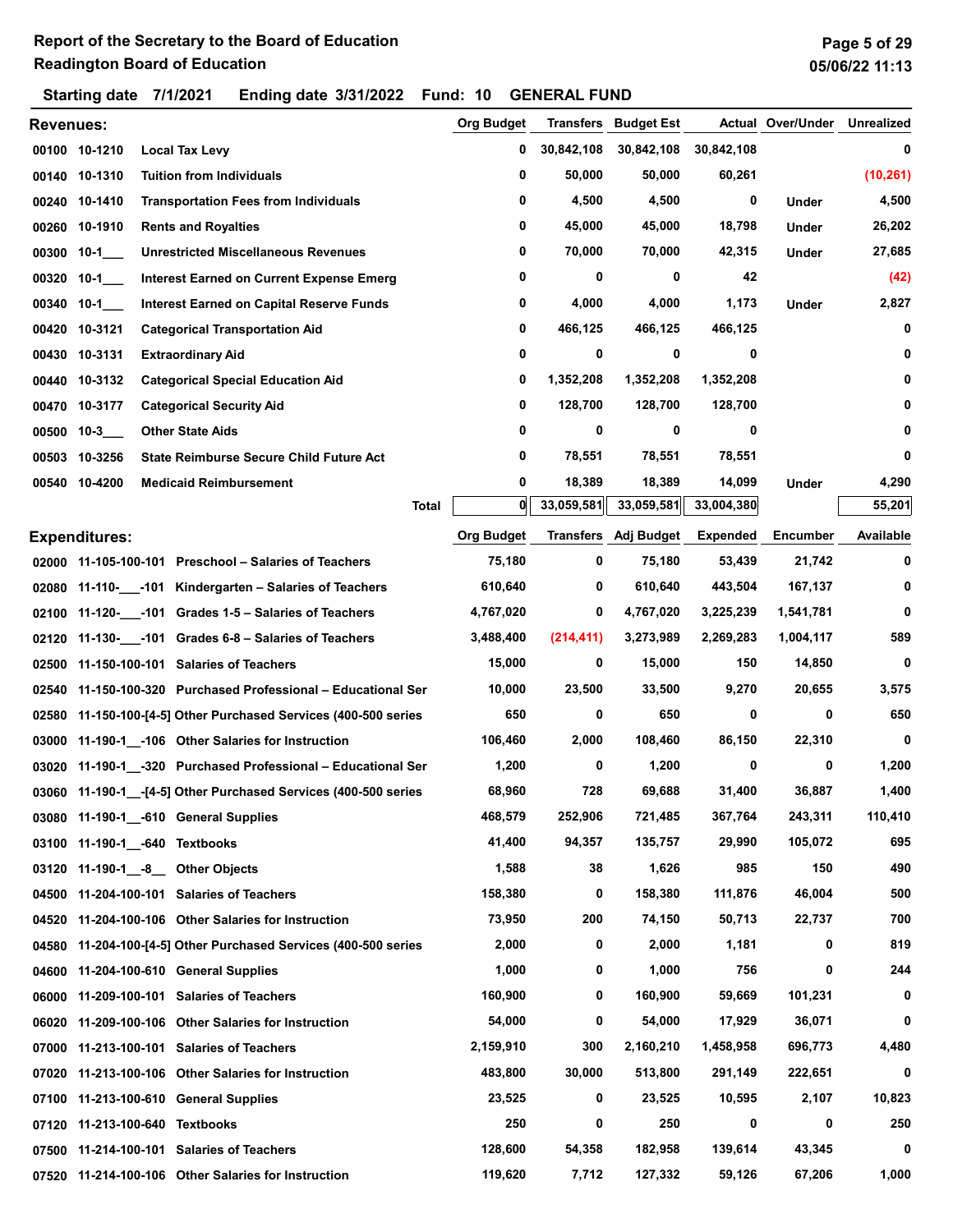|       | <b>Expenditures:</b>                |                                                                 | Org Budget |           | Transfers Adj Budget | <b>Expended</b> | <b>Encumber</b> | Available |
|-------|-------------------------------------|-----------------------------------------------------------------|------------|-----------|----------------------|-----------------|-----------------|-----------|
|       |                                     | 07600 11-214-100-610 General Supplies                           | 1,800      | 0         | 1,800                | 563             | 41              | 1,196     |
|       |                                     | 08000 11-215-100-101 Salaries of Teachers                       | 31,950     | 0         | 31,950               | 21,571          | 10,129          | 250       |
|       |                                     | 08020 11-215-100-106 Other Salaries for Instruction             | 184,400    | 200       | 184,600              | 31,187          | 151,913         | 1,500     |
|       |                                     | 08500 11-216-100-101 Salaries of Teachers                       | 91,250     | 0         | 91,250               | 66,487          | 24,763          | 0         |
|       |                                     | 08520 11-216-100-106 Other Salaries for Instruction             | 0          | 60,000    | 60,000               | 71,690          | (11,690)        | 0         |
|       |                                     | 08600 11-216-100-6_ General Supplies                            | 2,850      | 400       | 3,250                | 2,420           | 250             | 580       |
| 11000 |                                     | 11-230-100-101 Salaries of Teachers                             | 711,500    | 0         | 711,500              | 441,259         | 270,241         | 0         |
|       |                                     | 11100 11-230-100-610 General Supplies                           | 1,845      | 0         | 1,845                | 1,573           | 0               | 272       |
|       |                                     | 12000 11-240-100-101 Salaries of Teachers                       | 130,750    | 0         | 130,750              | 87,011          | 40,739          | 3,000     |
|       |                                     | 12080 11-240-100-[4-5] Other Purchased Services (400-500 series | 1,550      | 0         | 1,550                | 224             | 576             | 750       |
|       |                                     | 12100 11-240-100-610 General Supplies                           | 450        | 0         | 450                  | 450             | 0               | 0         |
|       | 17000 11-401-100-1 Salaries         |                                                                 | 134,850    | 0         | 134,850              | 14,183          | 120,667         | 0         |
|       |                                     | 17020 11-401-100-[3-5] Purchased Services (300-500 series)      | 500        | 0         | 500                  | 318             | 0               | 182       |
|       |                                     | 17040 11-401-100-6 Supplies and Materials                       | 5,475      | (38)      | 5,438                | 1,331           | 1,205           | 2,902     |
|       | 17060 11-401-100-8 __ Other Objects |                                                                 | 600        | 0         | 600                  | 236             | 364             | 0         |
|       | 17500 11-402-100-1 Salaries         |                                                                 | 154,530    | 0         | 154,530              | 91,362          | 63,168          | 0         |
|       |                                     | 17520 11-402-100-[3-5] Purchased Services (300-500 series)      | 16,116     | 0         | 16,116               | 6,314           | 0               | 9,802     |
|       |                                     | 17540 11-402-100-6 __ Supplies and Materials                    | 10,537     | 15,000    | 25,537               | 13,434          | 11,860          | 243       |
|       | 17560 11-402-100-8 Other Objects    |                                                                 | 1,999      | 0         | 1,999                | 1,870           | 0               | 130       |
| 29100 |                                     | 11-000-100-566 Tuition to Priv. School for the Disabled         | 658,341    | (59, 054) | 599,287              | 167,813         | 141,523         | 289,952   |
| 30500 | 11-000-213-1_ Salaries              |                                                                 | 343,675    | (7,000)   | 336,675              | 258,692         | 75,283          | 2,700     |
|       |                                     | 30540 11-000-213-3 Purchased Professional and Technical Ser     | 82,120     | 40,000    | 122,120              | 47,235          | 65,209          | 9,676     |
|       |                                     | 30560 11-000-213-[4-5] Other Purchased Services (400-500 series | 1,500      | 0         | 1,500                | 252             | 250             | 998       |
| 30580 |                                     | 11-000-213-6 Supplies and Materials                             | 18,100     | 0         | 18,100               | 11,075          | 1,477           | 5,548     |
|       | 30600 11-000-213-8 Other Objects    |                                                                 | 400        | 0         | 400                  | 0               | 0               | 400       |
|       | 40500 11-000-216-1 Salaries         |                                                                 | 647,040    | 0         | 647,040              | 448,049         | 195,991         | 3,000     |
|       |                                     | 40520 11-000-216-320 Purchased Professional - Educational Ser   | 119,785    | (800)     | 118,985              | 76,112          | 30,499          | 12,375    |
| 40540 |                                     | 11-000-216-6_ Supplies and Materials                            | 2,400      | 800       | 3,200                | 2,364           | 445             | 391       |
|       | 40560 11-000-216-8 Other Objects    |                                                                 | 2,980      | 0         | 2,980                | 300             | 0               | 2,680     |
|       | 41000 11-000-217-1 Salaries         |                                                                 | 420,150    | 85,924    | 506,074              | 248,077         | 248,747         | 9,250     |
|       |                                     | 41020 11-000-217-320 Purchased Professional - Educational Ser   | 4,000      | 5,480     | 9,480                | 9,451           | 0               | 29        |
|       |                                     | 41040 11-000-217-6 Supplies and Materials                       | 0          | 1,820     | 1,820                | 1,819           | 0               | 1         |
|       |                                     | 41500 11-000-218-104 Salaries of Other Professional Staff       | 508,775    | 0         | 508,775              | 348,173         | 160,602         | 0         |
|       | 41540 11-000-218-110 Other Salaries |                                                                 | 1,000      | 0         | 1,000                | 690             | 310             | 0         |
|       |                                     | 41560 11-000-218-320 Purchased Professional - Educational Ser   | 0          | 1,600     | 1,600                | 920             | 0               | 680       |
| 41600 |                                     | 11-000-218-[4-5] Other Purchased Services (400-500 series       | 2,910      | 0         | 2,910                | 0               | 638             | 2,273     |
|       |                                     | 41620 11-000-218-6 Supplies and Materials                       | 9,400      | 2,257     | 11,657               | 1,947           | 357             | 9,353     |
|       |                                     | 42000 11-000-219-104 Salaries of Other Professional Staff       | 747,700    | 0         | 747,700              | 517,257         | 230,443         | 0         |
|       |                                     | 42020 11-000-219-105 Salaries of Secretarial and Clerical Ass   | 161,220    | 0         | 161,220              | 120,762         | 40,458          | 0         |
|       | 42040 11-000-219-110 Other Salaries |                                                                 | 3,090      | 0         | 3,090                | 0               | 0               | 3,090     |
|       |                                     | 42045 11-000-219-199 Unused Vac Pay to Term/Retired Staff       | 0          | 1,100     | 1,100                | 532             | 568             | 0         |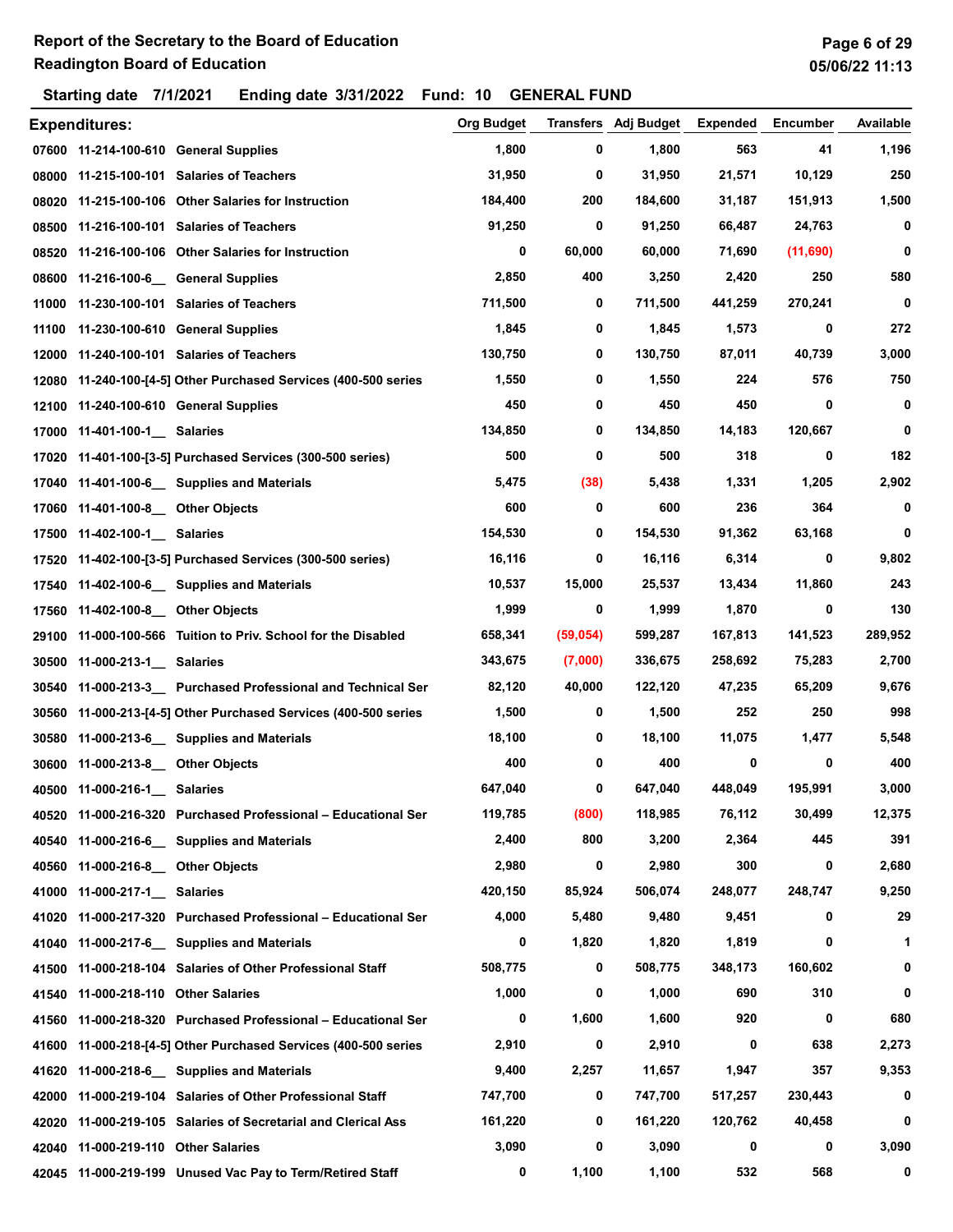|       | <b>Expenditures:</b>          |                                                               | <b>Org Budget</b> | Transfers | Adj Budget | <b>Expended</b> | <b>Encumber</b> | Available |
|-------|-------------------------------|---------------------------------------------------------------|-------------------|-----------|------------|-----------------|-----------------|-----------|
|       |                               | 42080 11-000-219-390 Other Purchased Professional & Technical | 111,090           | (40,000)  | 71,090     | 22,571          | 21,844          | 26,675    |
| 42100 |                               | 11-000-219-[4-5] Other Purchased Services (400-500 series     | 2,800             | 0         | 2,800      | 436             | 165             | 2,199     |
| 42140 |                               | 11-000-219-592 Misc. Purch. Svc. (400-500 series O/than       | 27,788            | (3,500)   | 24,288     | 21,139          | 2,682           | 468       |
| 42160 |                               | 11-000-219-6 Supplies and Materials                           | 14,100            | 0         | 14,100     | 12,954          | 1,114           | 32        |
| 43000 |                               | 11-000-221-102 Salaries of Supervisor of Instruction          | 447,932           | 0         | 447,932    | 333,283         | 114,649         | 0         |
| 43020 |                               | 11-000-221-104 Salaries of Other Professional Staff           | 14,010            | 21,240    | 35,250     | 11,338          | 23,912          | 0         |
| 43040 |                               | 11-000-221-105 Salaries of Secretarial & Clerical Assis       | 27,304            | 0         | 27,304     | 20,429          | 6,875           | 0         |
| 43140 |                               | 11-000-221-[4-5] Other Purch. Services (400-500 series)       | 15,250            | 0         | 15,250     | 3,048           | 1,705           | 10,497    |
| 43160 |                               | 11-000-221-6 __ Supplies and Materials                        | 4,230             | (90)      | 4,140      | 1,941           | 1,054           | 1,145     |
| 43180 | 11-000-221-8 Other Objects    |                                                               | 7,730             | 0         | 7,730      | 6,852           | 0               | 878       |
| 43500 | 11-000-222-1 Salaries         |                                                               | 517,610           | (10,000)  | 507,610    | 391,007         | 7,462           | 109,142   |
| 43520 |                               | 11-000-222-177 Salaries of Technology Coordinators            | 56,771            | 0         | 56,771     | 42,477          | 14,294          | 0         |
| 43540 |                               | 11-000-222-3_ Purchased Professional and Technical Ser        | 7,000             | 0         | 7,000      | 0               | 5,000           | 2,000     |
| 43560 |                               | 11-000-222-[4-5] Other Purchased Services (400-500 series     | 227,950           | (47, 056) | 180,894    | 171,069         | 1,320           | 8,506     |
| 43580 |                               | 11-000-222-6_ Supplies and Materials                          | 15,510            | 3,274     | 18,784     | 11,878          | 4,553           | 2,354     |
| 43600 | 11-000-222-8 Other Objects    |                                                               | 65                | 0         | 65         | 65              | 0               | 0         |
| 44020 |                               | 11-000-223-104 Salaries of Other Professional Staff           | 215,650           | 0         | 215,650    | 134,958         | 79,564          | 1,128     |
| 44040 |                               | 11-000-223-105 Salaries of Secretarial & Clerical Assis       | 27,304            | 0         | 27,304     | 20,429          | 6,875           | 0         |
| 44080 |                               | 11-000-223-320 Purchased Professional - Educational Ser       | 10,100            | (4, 100)  | 6,000      | 1,691           | 800             | 3,509     |
| 44120 |                               | 11-000-223-[4-5] Other Purch. Services (400-500 series)       | 38,490            | (15,000)  | 23,490     | 5,039           | 6,160           | 12,291    |
| 44140 |                               | 11-000-223-6_ Supplies and Materials                          | 5,800             | (114)     | 5,686      | 2,429           | 1,415           | 1,842     |
| 45000 | 11-000-230-1 Salaries         |                                                               | 265,406           | 0         | 265,406    | 194,080         | 71,326          | 0         |
| 45040 | 11-000-230-331 Legal Services |                                                               | 90,000            | 500       | 90,500     | 18,877          | 31,123          | 40,500    |
| 45060 | 11-000-230-332 Audit Fees     |                                                               | 45,000            | 22,200    | 67,200     | 24,950          | 36,000          | 6,250     |
| 45080 |                               | 11-000-230-334 Architectural/Engineering Services             | 3,000             | 0         | 3,000      | 0               | 0               | 3,000     |
|       |                               | 45100 11-000-230-339 Other Purchased Professional Services    | 24,900            | 0         | 24,900     | 22,850          | 0               | 2,050     |
| 45120 |                               | 11-000-230-340 Purchased Technical Services                   | 2,100             | 0         | 2,100      | 0               | 0               | 2,100     |
| 45140 |                               | 11-000-230-530 Communications/Telephone                       | 112,460           | 0         | 112,460    | 66,157          | 34,263          | 12,039    |
| 45160 |                               | 11-000-230-585 BOE Other Purchased Services                   | 6,000             | 0         | 6,000      | 900             | 0               | 5,100     |
| 45180 |                               | 11-000-230-590 Misc Purch Services (400-500 series, O/T       | 84,550            | 0         | 84,550     | 61,293          | 10,775          | 12,481    |
| 45200 |                               | 11-000-230-610 General Supplies                               | 3,000             | (9)       | 2,991      | 2,327           | 252             | 413       |
| 45220 |                               | 11-000-230-630 BOE In-House Training/Meeting Supplies         | 1,050             | 0         | 1,050      | 109             | 25              | 916       |
| 45260 |                               | 11-000-230-890 Miscellaneous Expenditures                     | 3,500             | 0         | 3,500      | 3,261           | 0               | 239       |
| 45280 |                               | 11-000-230-895 BOE Membership Dues and Fees                   | 19,100            | 0         | 19,100     | 17,418          | 99              | 1,583     |
| 46000 |                               | 11-000-240-103 Salaries of Principals/Assistant Princip       | 857,660           | 0         | 857,660    | 632,955         | 224,705         | 0         |
| 46040 |                               | 11-000-240-105 Salaries of Secretarial and Clerical Ass       | 446,050           | 0         | 446,050    | 318,237         | 127,813         | 0         |
| 46100 |                               | 11-000-240-[4-5] Other Purchased Services (400-500 series     | 43,405            | 9         | 43,414     | 24,670          | 3,091           | 15,653    |
| 46120 |                               | 11-000-240-6_ Supplies and Materials                          | 23,477            | 5,999     | 29,476     | 9,809           | 8,730           | 10,936    |
| 46140 | 11-000-240-8 Other Objects    |                                                               | 7,370             | (155)     | 7,215      | 6,165           | 0               | 1,050     |
| 47000 | 11-000-251-1 Salaries         |                                                               | 436,536           | 0         | 436,536    | 315,214         | 121,322         | 0         |
| 47020 |                               | 11-000-251-330 Purchased Professional Services                | 1,050             | 0         | 1,050      | 0               | 0               | 1,050     |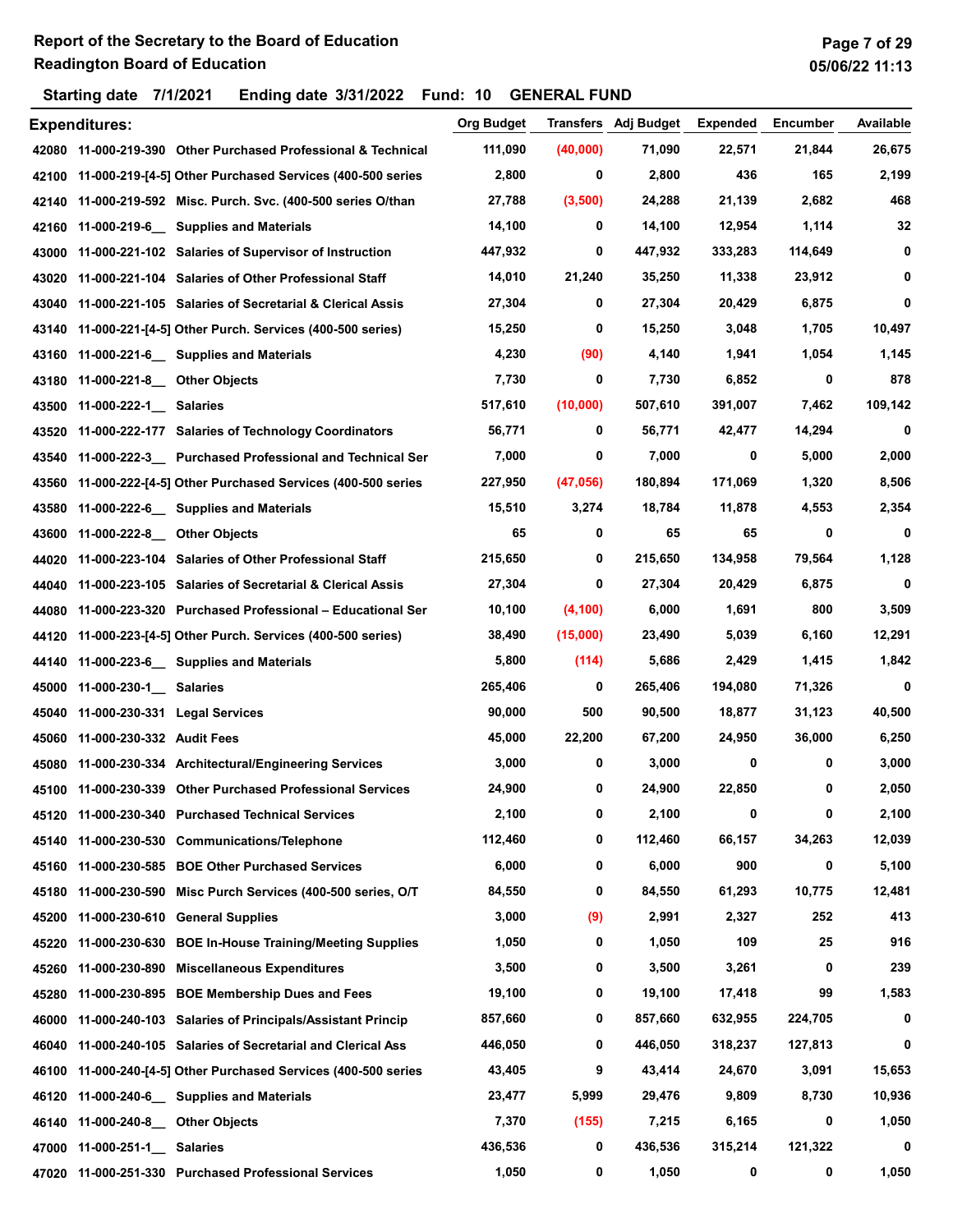|       | ັ                                  |                                                                 |                   |           |                             |                 |                 |           |
|-------|------------------------------------|-----------------------------------------------------------------|-------------------|-----------|-----------------------------|-----------------|-----------------|-----------|
|       | <b>Expenditures:</b>               |                                                                 | <b>Org Budget</b> |           | <b>Transfers</b> Adj Budget | <b>Expended</b> | <b>Encumber</b> | Available |
|       |                                    | 47040 11-000-251-340 Purchased Technical Services               | 24,000            | 7,156     | 31,156                      | 21,265          | 7,331           | 2,560     |
|       |                                    | 47060 11-000-251-592 Misc. Purch. Services (400-500 Series, O   | 5,900             | 1,640     | 7,540                       | 3,440           | 3,120           | 980       |
| 47100 |                                    | 11-000-251-6 __ Supplies and Materials                          | 4,100             | (1,640)   | 2,460                       | 1,178           | 968             | 314       |
|       | 47180 11-000-251-890 Other Objects |                                                                 | 2,775             | 0         | 2,775                       | 2,275           | 0               | 500       |
| 47500 | 11-000-252-1 Salaries              |                                                                 | 91,158            | 0         | 91,158                      | 42,477          | 48,681          | 0         |
|       |                                    | 47560 11-000-252-[4-5] Other Purchased Services (400-500 series | 3,500             | 0         | 3,500                       | 693             | 597             | 2,210     |
| 47600 | 11-000-252-8 __ Other Objects      |                                                                 | 1,200             | 0         | 1,200                       | 0               | 0               | 1,200     |
| 48500 | 11-000-261-1 Salaries              |                                                                 | 340,623           | 0         | 340,623                     | 205,609         | 135,014         | 0         |
| 48520 |                                    | 11-000-261-420 Cleaning, Repair, and Maintenance Servic         | 345,500           | 44,873    | 390,373                     | 244,489         | 61,371          | 84,512    |
| 48540 |                                    | 11-000-261-610 General Supplies                                 | 70,000            | 10,579    | 80,579                      | 48,150          | 5,129           | 27,299    |
| 49000 | 11-000-262-1 Salaries              |                                                                 | 270,237           | 0         | 270,237                     | 176,722         | 93,515          | 0         |
| 49040 |                                    | 11-000-262-3 Purchased Professional and Technical Ser           | 42,000            | 0         | 42,000                      | 26,943          | 14,547          | 510       |
| 49060 |                                    | 11-000-262-420 Cleaning, Repair, and Maintenance Svc.           | 844,981           | (2, 240)  | 842,741                     | 618,836         | 208,641         | 15,263    |
| 49120 |                                    | 11-000-262-490 Other Purchased Property Services                | 31,000            | 2,240     | 33,240                      | 22,209          | 9,803           | 1,228     |
| 49140 | 11-000-262-520 Insurance           |                                                                 | 74,450            | 0         | 74,450                      | 73,345          | 0               | 1,105     |
| 49160 |                                    | 11-000-262-590 Miscellaneous Purchased Services                 | 10,500            | 0         | 10,500                      | 8,617           | 0               | 1,883     |
| 49180 |                                    | 11-000-262-610 General Supplies                                 | 136,000           | 0         | 136,000                     | 100,641         | 5,299           | 30,060    |
| 49200 |                                    | 11-000-262-621 Energy (Natural Gas)                             | 170,000           | 0         | 170,000                     | 127,737         | 42,263          | 0         |
| 49220 |                                    | 11-000-262-622 Energy (Electricity)                             | 397,000           | 0         | 397,000                     | 250,632         | 146,368         | 0         |
| 49280 | 11-000-262-8 Other Objects         |                                                                 | 3,000             | 31        | 3,031                       | 2,431           | 600             | 0         |
| 50000 | 11-000-263-1 Salaries              |                                                                 | 57,658            | 1,400     | 59,058                      | 46,342          | 10,316          | 2,400     |
| 50040 |                                    | 11-000-263-420 Cleaning, Repair, and Maintenance Svc.           | 39,500            | 0         | 39,500                      | 33,297          | 1,959           | 4,244     |
| 50060 |                                    | 11-000-263-610 General Supplies                                 | 21,500            | 9,159     | 30,659                      | 23,206          | 4,666           | 2,787     |
| 51020 |                                    | 11-000-266-3_ Purchased Professional and Technical Ser          | 57,000            | 6,473     | 63,473                      | 9,473           | 54,000          | 0         |
| 51040 |                                    | 11-000-266-420 Cleaning, Repair, and Maintenance Svc.           | 3,000             | 0         | 3,000                       | 0               | 2,810           | 190       |
|       |                                    | 51060 11-000-266-610 General Supplies                           | 2,000             | 0         | 2,000                       | 1,797           | 0               | 203       |
| 52000 |                                    | 11-000-270-107 Salaries of Non-Instructional Aides              | 5,000             | 0         | 5,000                       | 0               | 5,000           | 0         |
| 52020 |                                    | 11-000-270-160 Sal. For Pupil Trans (Bet Home & Sch) -          | 529,337           | 0         | 529,337                     | 380,849         | 148,488         | 0         |
| 52040 |                                    | 11-000-270-161 Sal. For Pupil Trans (Bet Home & Sch) -          | 212,789           | 0         | 212,789                     | 72,459          | 140,330         | 0         |
| 52060 |                                    | 11-000-270-162 Sal. For Pupil Trans (Other than Bet. Ho         | 64,734            | 0         | 64,734                      | 15,078          | 49,120          | 536       |
| 52100 |                                    | 11-000-270-350 Management Fee - ESC & CTSA Trans. Prog          | 15,500            | 0         | 15,500                      | 0               | 0               | 15,500    |
| 52120 |                                    | 11-000-270-390 Other Purchased Prof. and Technical Serv         | 147,700           | 0         | 147,700                     | 102,669         | 35,517          | 9,515     |
| 52140 |                                    | 11-000-270-420 Cleaning, Repair, & Maint. Services              | 42,750            | 546       | 43,296                      | 5,234           | 50              | 38,011    |
| 52260 |                                    | 11-000-270-511 Contract Services (Bet. Home & Sch) -Ven         | 162,695           | 0         | 162,695                     | 70,681          | 34,399          | 57,615    |
| 52280 |                                    | 11-000-270-512 Contr Serv (Oth. Than Bet Home & Sch) -          | 0                 | 155,300   | 155,300                     | 47,129          | 108,158         | 13        |
| 52300 |                                    | 11-000-270-513 Contr Serv (Bet. Home & Sch) - Joint Agr         | 75,000            | 0         | 75,000                      | 32,333          | 37,668          | 5,000     |
| 52380 |                                    | 11-000-270-518 Contract Serv. (Spl. Ed. Students) – ESC         | 225,920           | 0         | 225,920                     | 115,472         | 28,448          | 82,000    |
| 52400 |                                    | 11-000-270-593 Misc. Purchased Services - Transportatio         | 54,585            | 0         | 54,585                      | 49,978          | 0               | 4,607     |
|       |                                    | 11-000-270-610 General Supplies                                 | 2,700             | 671       | 3,371                       | 3,365           | 0               | 6         |
| 52420 |                                    | 11-000-270-615 Transportation Supplies                          | 189,862           | (10, 255) | 179,607                     | 86,097          | 64,441          | 29,069    |
| 52440 |                                    |                                                                 | 3,590             | (110)     | 3,480                       | 1,490           | 0               | 1,990     |
|       | 52460 11-000-270-8                 | Other objects                                                   |                   |           |                             |                 |                 |           |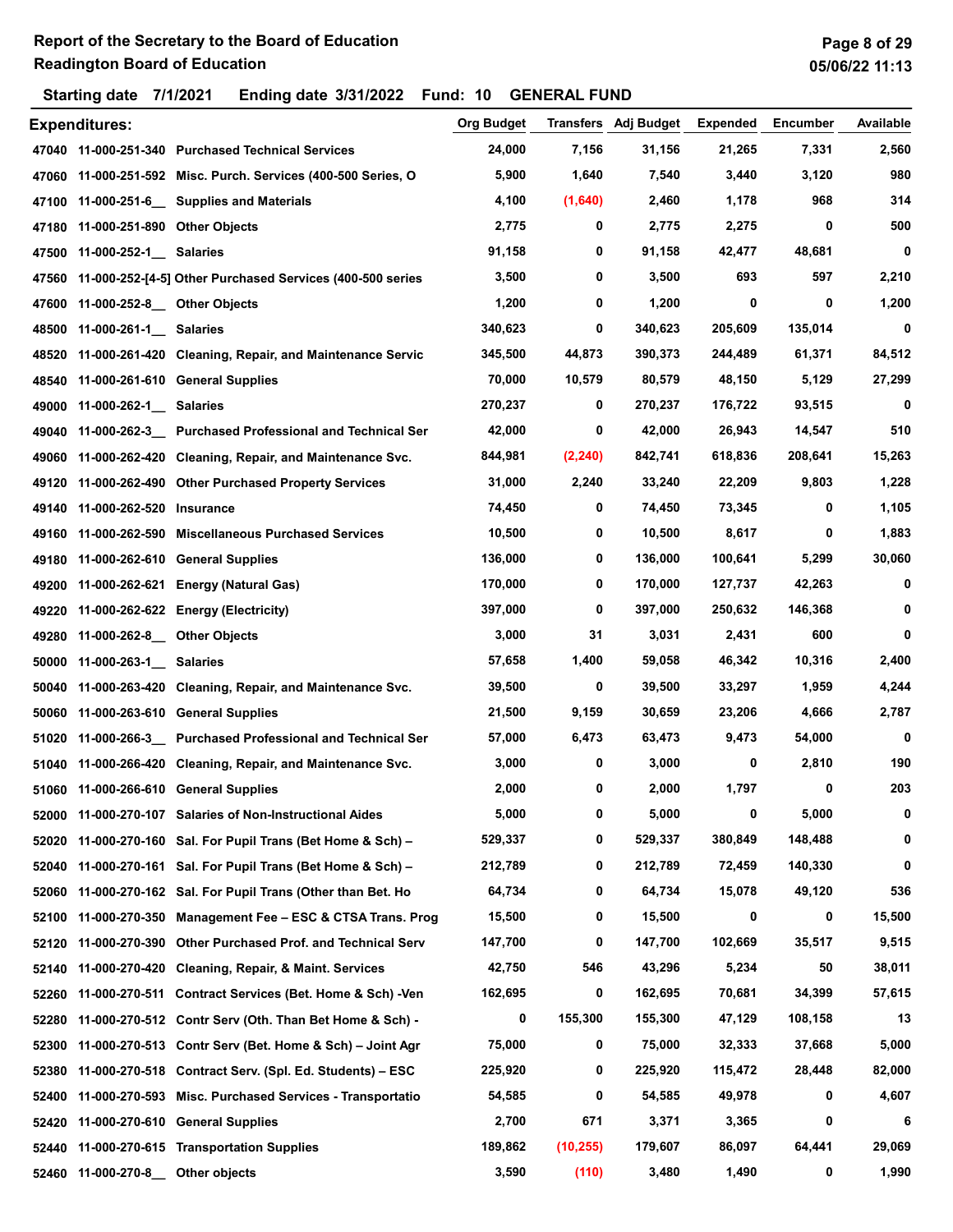|       | <b>Expenditures:</b> |                                                         | <b>Org Budget</b> | Transfers  | Adj Budget | <b>Expended</b> | <b>Encumber</b> | Available |
|-------|----------------------|---------------------------------------------------------|-------------------|------------|------------|-----------------|-----------------|-----------|
|       | 71020 11-000-291-220 | <b>Social Security Contributions</b>                    | 455,000           | 0          | 455,000    | 289,468         | 165,532         | 0         |
| 71060 | 11-000-291-241       | <b>Other Retirement Contributions - PERS</b>            | 614,900           | 0          | 614,900    | 601,946         | 12,954          | 0         |
| 71120 | 11-000-291-249       | <b>Other Retirement Contributions - Regular</b>         | 13,000            | 0          | 13,000     | 6,698           | 6,302           | 0         |
| 71140 | 11-000-291-250       | <b>Unemployment Compensation</b>                        | 86,000            | 0          | 86,000     | 44,889          | 41,111          | 0         |
| 71160 |                      | 11-000-291-260 Workmen's Compensation                   | 274,000           | 0          | 274,000    | 266,062         | 0               | 7,938     |
| 71180 |                      | 11-000-291-270 Health Benefits                          | 4,732,690         | (621, 372) | 4,111,318  | 3,162,244       | 769,410         | 179,664   |
| 71200 |                      | 11-000-291-280 Tuition Reimbursement                    | 217,542           | (25,986)   | 191,556    | 24,963          | 146,132         | 20,461    |
| 71220 |                      | 11-000-291-290 Other Employee Benefits                  | 226,500           | 5,819      | 232,319    | 95,135          | 136,714         | 469       |
| 75500 |                      | 12-000-100-73 Undistributed Expenditures - Instruction  | 0                 | 59,235     | 59,235     | 32,083          | 12,469          | 14,682    |
| 75560 |                      | 12-000-21 -73 Undist. Expend. - Supp Serv. - Related &  | 2,650             | 0          | 2,650      | 0               | 0               | 2,650     |
| 75660 |                      | 12-000-251-73 Undistributed Expenditures - Central Ser  | 0                 | 4,700      | 4,700      | 0               | 4,520           | 180       |
| 75720 |                      | 12-000-262-73 Undist. Expend. - Custodial Services      | 0                 | 39,277     | 39,277     | 39,277          | 0               | 0         |
| 75740 |                      | 12-000-263-73 Undist. Expend. - Care and Upkeep of Gro  | 0                 | 126,710    | 126,710    | 126,710         | 0               | 0         |
| 75780 |                      | 12-000-270-732 Undist. Expend. Student Trans. - Non-Ins | 11,100            | 31,197     | 42,297     | 31,197          | 8,546           | 2,554     |
| 75800 |                      | 12-000-270-733 School Buses - Regular                   | 115,000           | 217,450    | 332,450    | 106,950         | 223,182         | 2,318     |
| 76040 |                      | 12-000-400-334 Architectural/Engineering Services       | 0                 | 180,734    | 180,734    | 118,269         | 57,188          | 5,276     |
| 76080 |                      | 12-000-400-450 Construction Services                    | 1,380,000         | 0          | 1,380,000  | 966,846         | 70,920          | 342,234   |
| 76120 |                      | 12-000-400-710 Land and Improvements                    | 0                 | 78,551     | 78,551     | 78,495          | 0               | 56        |
| 76200 | 12-000-400-800       | <b>Other Objects</b>                                    | 67,811            | 0          | 67,811     | 0               | 67,811          | 0         |
|       |                      | <b>Total</b>                                            | 35,485,585        | 654,710    | 36,140,295 | 23,833,915      | 10,495,536      | 1,810,845 |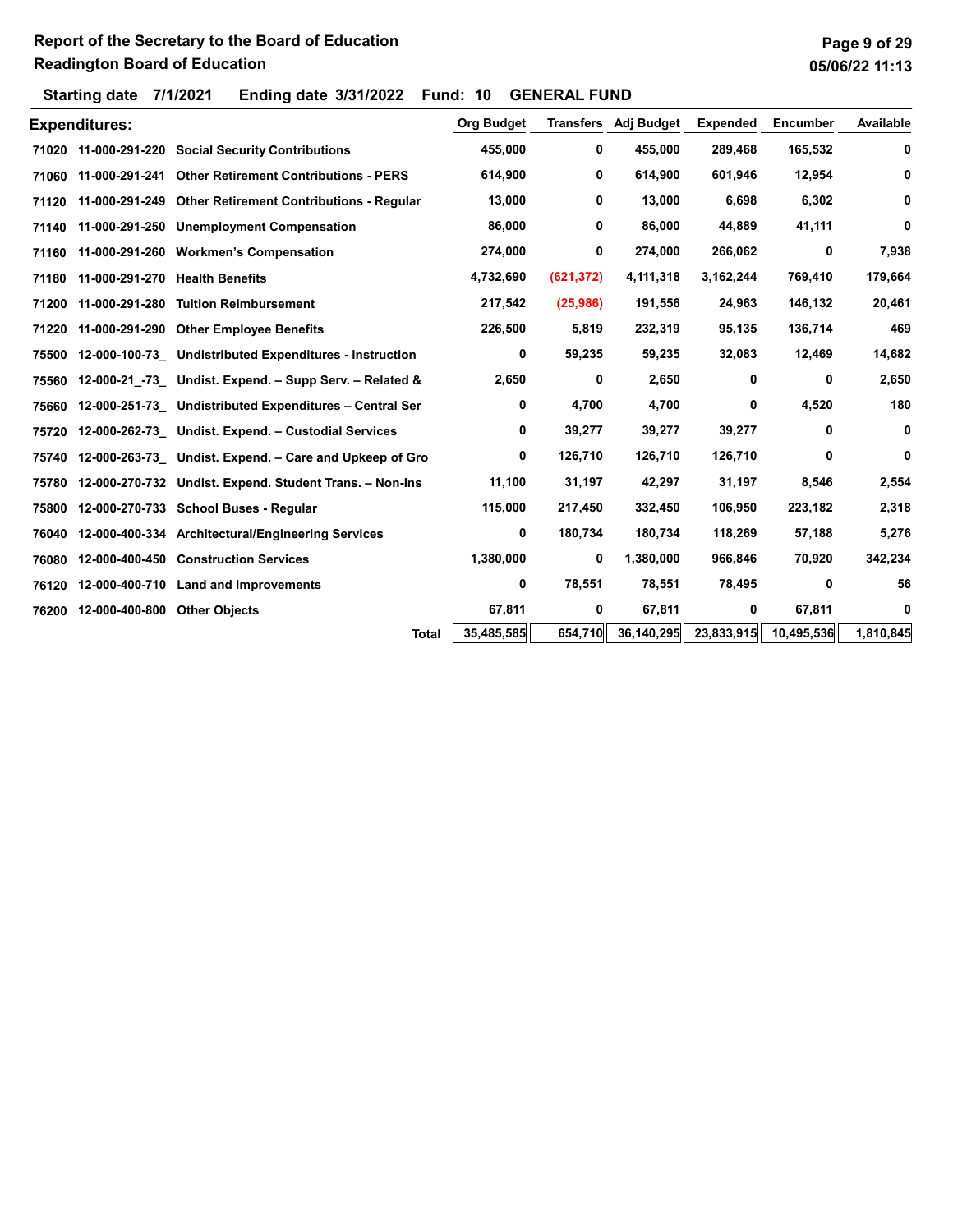## Starting date 7/1/2021 Ending date 3/31/2022 Fund: 20 SPECIAL REVENUE FUNDS

Assets and Resources

|             | Assets:                                     |                |               |
|-------------|---------------------------------------------|----------------|---------------|
| 101         | Cash in bank                                |                | (\$89,920.81) |
| $102 - 106$ | <b>Cash Equivalents</b>                     |                | \$93,780.76   |
| 111         | Investments                                 |                | \$0.00        |
| 116         | Capital Reserve Account                     |                | \$0.00        |
| 117         | Maintenance Reserve Account                 |                | \$0.00        |
| 118         | <b>Emergency Reserve Account</b>            |                | \$0.00        |
| 121         | Tax levy Receivable                         |                | \$0.00        |
|             | Accounts Receivable:                        |                |               |
| 132         | Interfund                                   | \$0.00         |               |
| 141         | Intergovernmental - State                   | \$0.00         |               |
| 142         | Intergovernmental - Federal                 | \$0.00         |               |
| 143         | Intergovernmental - Other                   | \$0.00         |               |
| 153, 154    | Other (net of estimated uncollectable of \$ | \$5,000.00     | \$5,000.00    |
|             | Loans Receivable:                           |                |               |
| 131         | Interfund                                   | \$0.00         |               |
| 151, 152    | Other (Net of estimated uncollectable of \$ | \$0.00         | \$0.00        |
|             | <b>Other Current Assets</b>                 |                | \$0.00        |
|             | <b>Resources:</b>                           |                |               |
| 301         | <b>Estimated revenues</b>                   | \$1,399,965.66 |               |
| 302         | Less revenues                               | (\$454,755.70) | \$945,209.96  |
|             | <b>Total assets and resources</b>           |                | \$954,069.91  |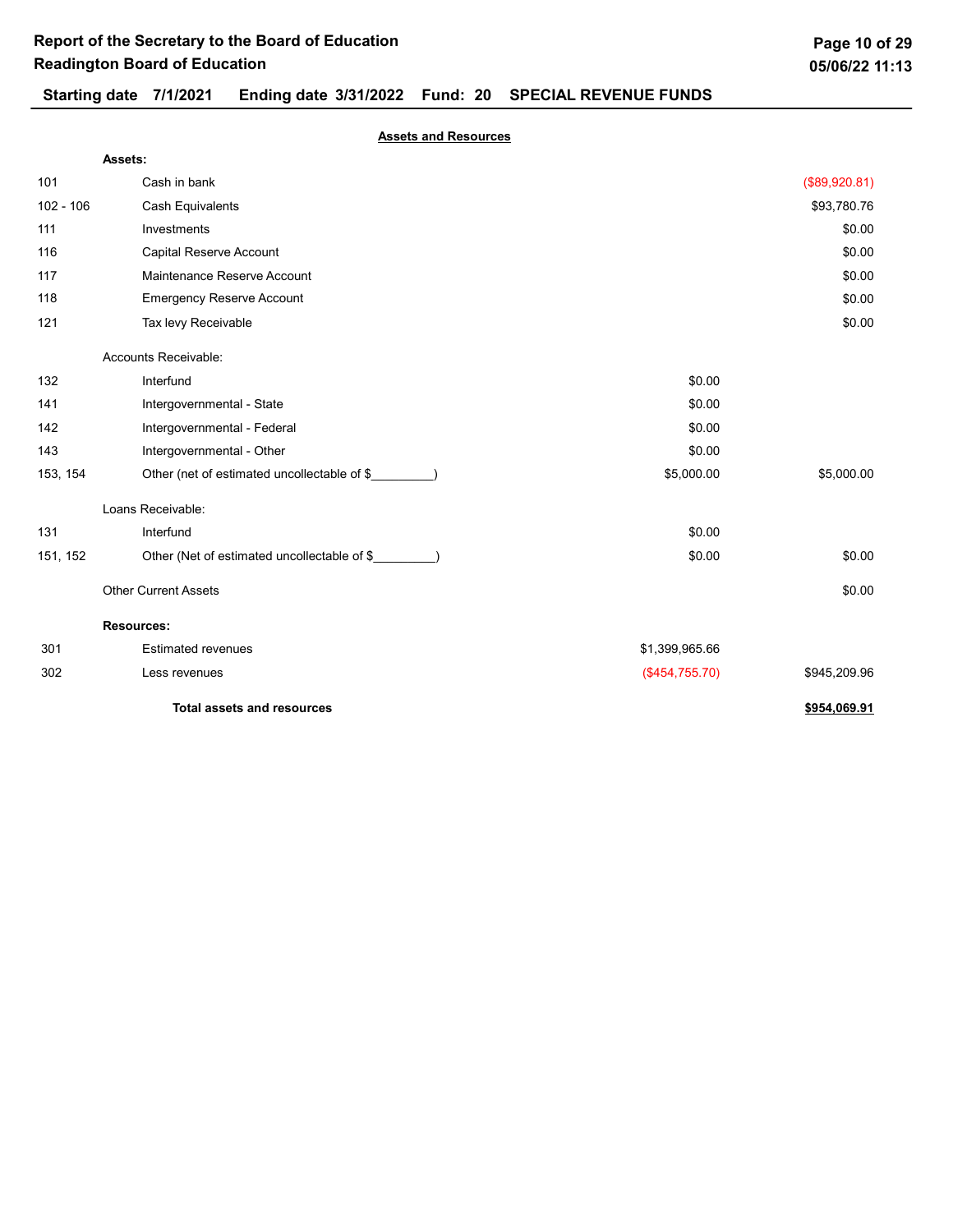## Starting date 7/1/2021 Ending date 3/31/2022 Fund: 20 SPECIAL REVENUE FUNDS

|     | <b>Liabilities and Fund Equity</b>         |               |
|-----|--------------------------------------------|---------------|
|     | Liabilities:                               |               |
| 101 | Cash in bank                               | (\$89,920.81) |
| 411 | Intergovernmental accounts payable - state | \$0.00        |
| 421 | Accounts payable                           | \$9,011.22    |
| 431 | Contracts payable                          | \$0.00        |
| 451 | Loans payable                              | \$0.00        |
| 481 | Deferred revenues                          | \$3,643.03    |
|     | Other current liabilities                  | \$93,780.76   |
|     | <b>Total liabilities</b>                   | \$106,435.01  |

### Fund Balance:

Appropriated:

| 753,754     | Reserve for encumbrances                    |                |                   | \$47,207.79  |              |
|-------------|---------------------------------------------|----------------|-------------------|--------------|--------------|
| 761         | Capital reserve account - July              |                | \$0.00            |              |              |
| 604         | Add: Increase in capital reserve            |                | \$0.00            |              |              |
| 307         | Less: Bud. w/d cap. reserve eligible costs  |                | \$0.00            |              |              |
| 309         | Less: Bud. w/d cap. reserve excess costs    |                | \$0.00            | \$0.00       |              |
| 764         | Maintenance reserve account - July          |                | \$0.00            |              |              |
| 606         | Add: Increase in maintenance reserve        |                | \$0.00            |              |              |
| 310         | Less: Bud. w/d from maintenance reserve     |                | \$0.00            | \$0.00       |              |
| 766         | Reserve for Cur. Exp. Emergencies - July    |                | \$0.00            |              |              |
| 607         | Add: Increase in cur. exp. emer. reserve    |                | \$0.00            |              |              |
| 312         | Less: Bud. w/d from cur. exp. emer. reserve |                | \$0.00            | \$0.00       |              |
| 762         | Reserve for Adult Education                 |                |                   | \$0.00       |              |
| 750-752,76x | Other reserves                              |                |                   | \$0.00       |              |
| 601         | Appropriations                              |                | \$1,400,065.16    |              |              |
| 602         | Less: Expenditures                          | (\$552,330.26) |                   |              |              |
|             | Less: Encumbrances                          | (\$47,207.79)  | $($ \$599,538.05) | \$800,527.11 |              |
|             | Total appropriated                          |                |                   | \$847,734.90 |              |
|             | Unappropriated:                             |                |                   |              |              |
| 770         | Fund balance, July 1                        |                |                   | \$0.00       |              |
| 771         | Designated fund balance                     |                |                   | \$0.00       |              |
| 303         | Budgeted fund balance                       |                |                   | (\$100.00)   |              |
|             | <b>Total fund balance</b>                   |                |                   |              | \$847,634.90 |
|             | Total liabilities and fund equity           |                |                   |              | \$954,069.91 |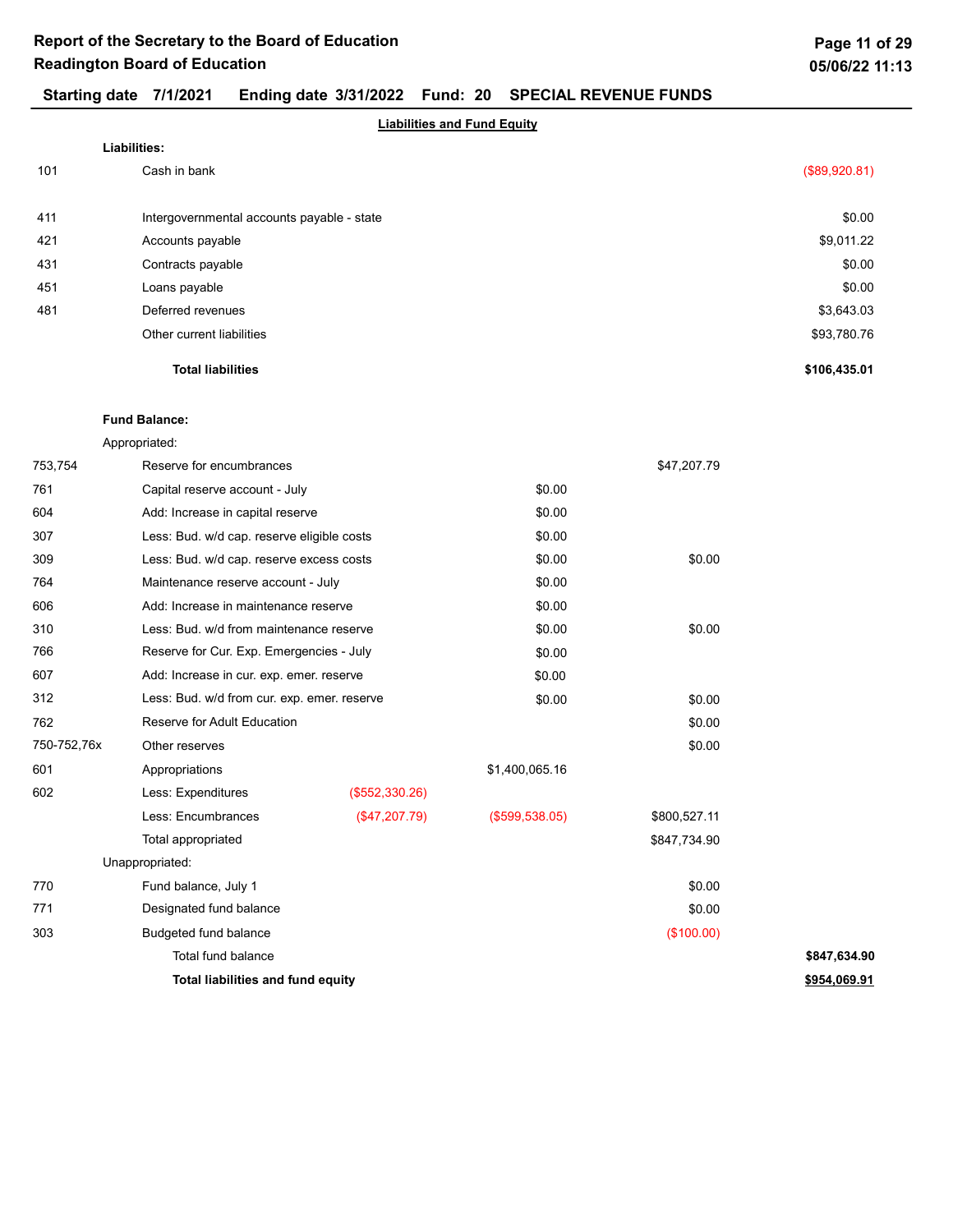## Starting date 7/1/2021 Ending date 3/31/2022 Fund: 20 SPECIAL REVENUE FUNDS

| Page 12 of 29  |  |
|----------------|--|
| 05/06/22 11:13 |  |

| <b>Recapitulation of Budgeted Fund Balance:</b> |                  |                |                |
|-------------------------------------------------|------------------|----------------|----------------|
|                                                 | <b>Budgeted</b>  | Actual         | Variance       |
| Appropriations                                  | \$1,400,065.16   | \$599,538.05   | \$800,527.11   |
| Revenues                                        | (\$1,399,965.66) | (\$454,755.70) | (\$945,209.96) |
| Subtotal                                        | \$99.50          | \$144,782.35   | (\$144,682.85) |
| Change in capital reserve account:              |                  |                |                |
| Plus - Increase in reserve                      | \$0.00           | \$0.00         | \$0.00         |
| Less - Withdrawal from reserve                  | \$0.00           | \$0.00         | \$0.00         |
| Subtotal                                        | \$99.50          | \$144,782.35   | (\$144,682.85) |
| Change in maintenance reserve account:          |                  |                |                |
| Plus - Increase in reserve                      | \$0.00           | \$0.00         | \$0.00         |
| Less - Withdrawal from reserve                  | \$0.00           | \$0.00         | \$0.00         |
| Subtotal                                        | \$99.50          | \$144,782.35   | (\$144,682.85) |
| Change in emergency reserve account:            |                  |                |                |
| Plus - Increase in reserve                      | \$0.00           | \$0.00         | \$0.00         |
| Less - Withdrawal from reserve                  | \$0.00           | \$0.00         | \$0.00         |
| Subtotal                                        | \$99.50          | \$144,782.35   | (\$144,682.85) |
| Less: Adjustment for prior year                 | \$0.50           | \$0.50         | \$0.00         |
| Budgeted fund balance                           | \$100.00         | \$144,782.85   | (\$144,682.85) |

Prepared and submitted by :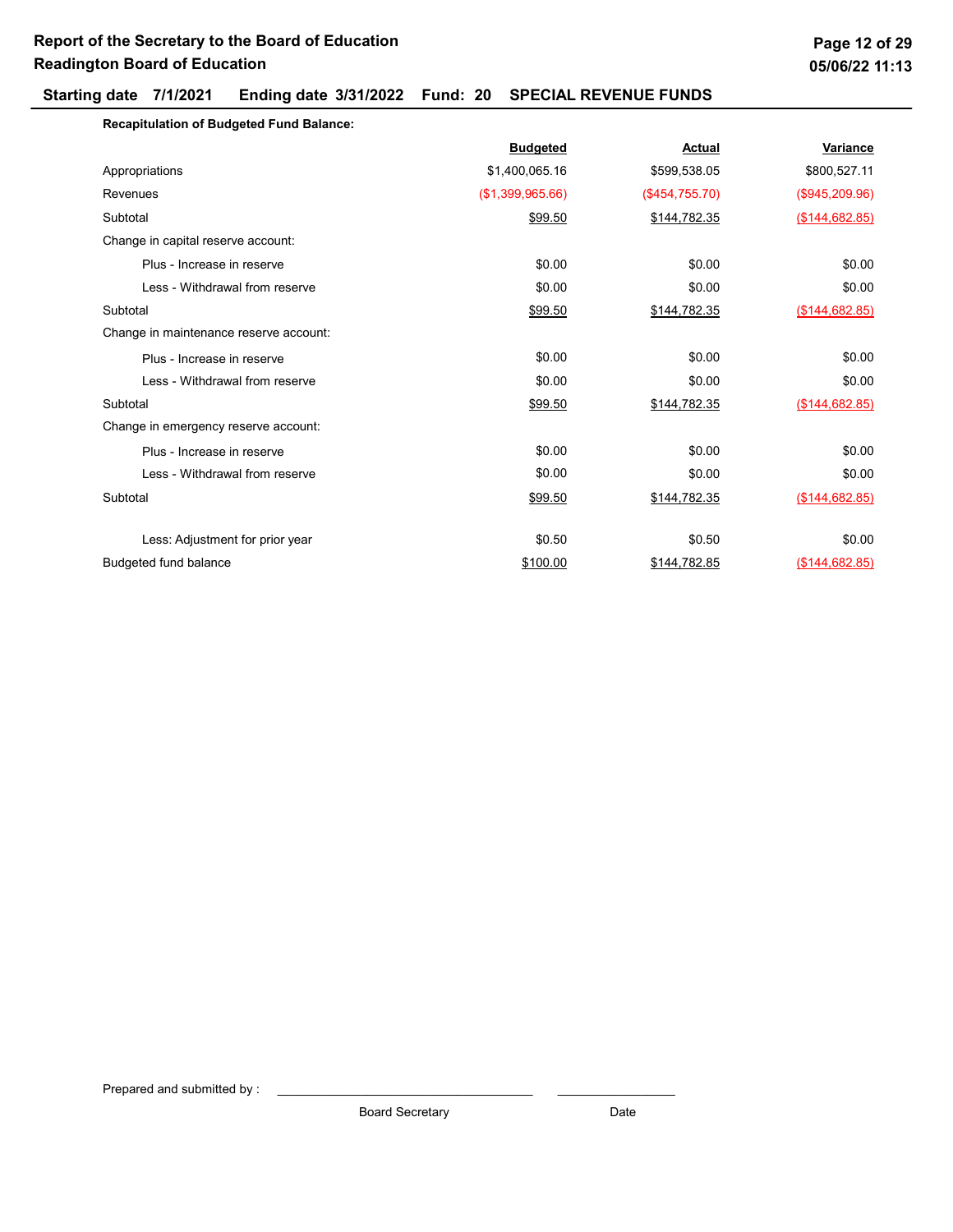Starting date 7/1/2021 Ending date 3/31/2022 Fund: 20 SPECIAL REVENUE FUNDS

| <b>Revenues:</b>     |                                                |              | <b>Org Budget</b> | Transfers | <b>Budget Est</b> | Actual          | Over/Under | <b>Unrealized</b> |
|----------------------|------------------------------------------------|--------------|-------------------|-----------|-------------------|-----------------|------------|-------------------|
| 00745                | <b>Total Revenues from Local Sources</b>       |              | 0                 | 16,360    | 16,360            | 3,964           | Under      | 12,397            |
| 00770                | <b>Total Revenues from State Sources</b>       |              | 0                 | 33,632    | 33,632            | 33,632          |            | 0                 |
| 00830                | <b>Total Revenues from Federal Sources</b>     |              | 0                 | 1,349,973 | 1,349,973         | 425,146         | Under      | 924,827           |
|                      |                                                | <b>Total</b> |                   | 1,399,966 | 1,399,966         | 462,742         |            | 937,224           |
| <b>Expenditures:</b> |                                                |              | <b>Org Budget</b> | Transfers | Adj Budget        | <b>Expended</b> | Encumber   | Available         |
| 84100                | <b>Local Projects</b>                          |              | 0                 | 16,360    | 16,360            | 1,012           | 5,545      | 9,803             |
| 88136                | <b>SDA Emergent Needs &amp; Capital Maint.</b> |              | 0                 | 33,632    | 33,632            | 0               | 33,632     | 0                 |
| 88740                | <b>Total Federal Projects</b>                  |              | 88,500            | 1,261,573 | 1,350,073         | 551,319         | 8,030      | 790,724           |
|                      |                                                | <b>Total</b> | 88,500            | 1,311,565 | 1,400,065         | 552,330         | 47,208     | 800,527           |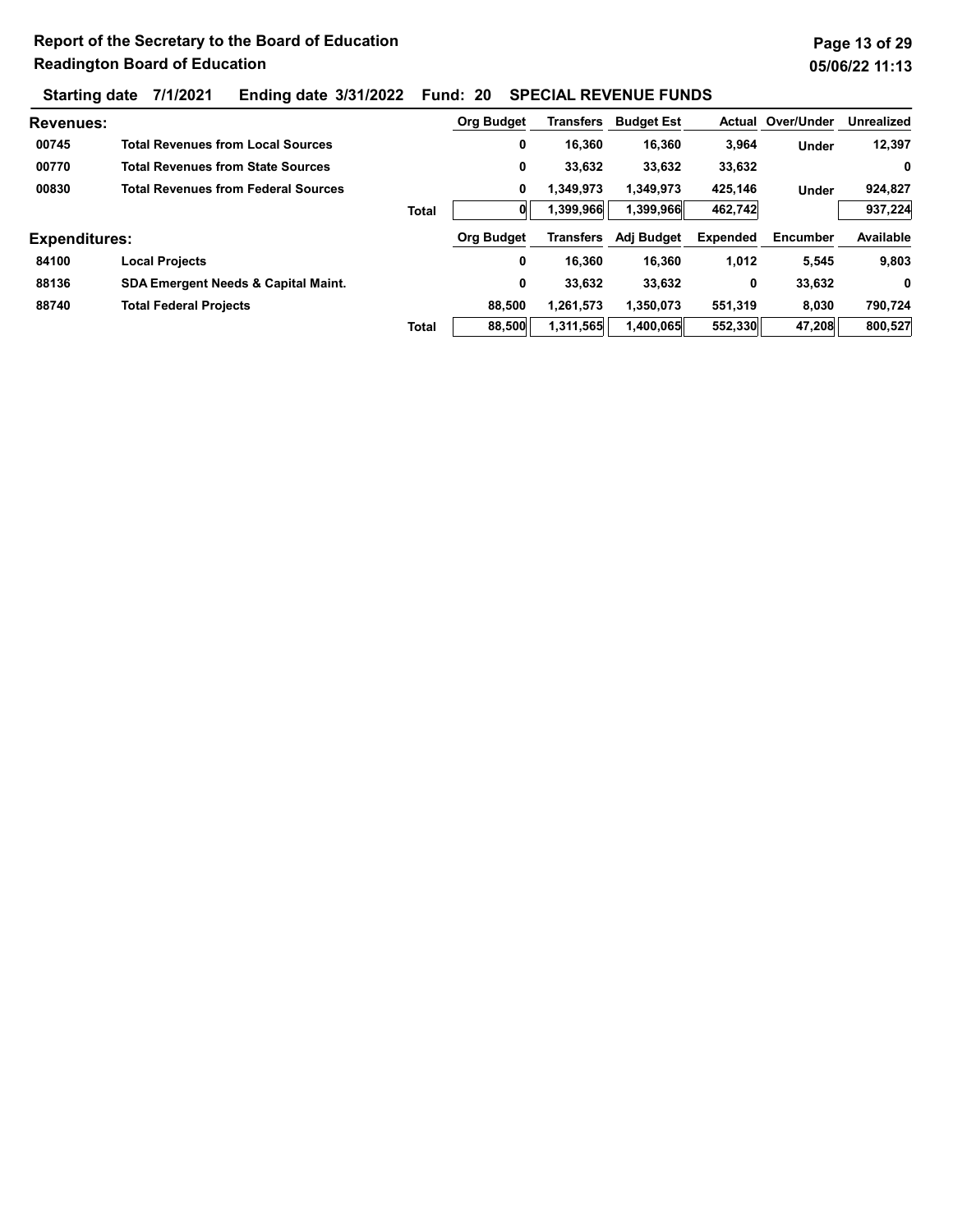Starting date 7/1/2021 Ending date 3/31/2022 Fund: 20 SPECIAL REVENUE FUNDS

| <b>Revenues:</b> |                         |                                                          | <b>Org Budget</b> |           | <b>Transfers</b> Budget Est |                 | <b>Actual Over/Under</b> | <b>Unrealized</b> |
|------------------|-------------------------|----------------------------------------------------------|-------------------|-----------|-----------------------------|-----------------|--------------------------|-------------------|
| 00740 20-1       |                         | <b>Other Revenue from Local Sources</b>                  | 0                 | 16,360    | 16,360                      | 3,964           | <b>Under</b>             | 12,397            |
|                  | 00761 20-3257           | SDA Emergent Needs & Capital Maint.                      | 0                 | 33,632    | 33,632                      | 33,632          |                          | 0                 |
| 00775            | 20-441[1-6] Title I     |                                                          | 0                 | 8,525     | 8,525                       | 10,037          |                          | (1, 512)          |
| 00780            | 20-445[1-5] Title II    |                                                          | 0                 | 19,205    | 19,205                      | 15,883          | Under                    | 3,322             |
| 00785            | 20-449[1-4] Title III   |                                                          | 0                 | 19,255    | 19,255                      | 3,982           | Under                    | 15,273            |
| 00790            | 20-447[1-4] Title IV    |                                                          | 0                 | 10,000    | 10,000                      | 7,862           | Under                    | 2,138             |
| 00803            | 20-4409                 | <b>ARP - IDEA Preschool</b>                              | 0                 | 5,266     | 5,266                       | 1,296           | Under                    | 3,970             |
| 00804            | 20-4419                 | <b>ARP - IDEA Basic</b>                                  | 0                 | 61,716    | 61,716                      | 16,476          | Under                    | 45,240            |
|                  |                         | 00805 20-442[0-9] I.D.E.A. Part B (Handicapped)          | 0                 | 383,152   | 383,152                     | 320,341         | Under                    | 62,811            |
|                  | 00806 20-4541           | ARP ESSER Accel. Learning Coaching Supt                  | 0                 | 118,311   | 118,311                     | 0               | Under                    | 118,311           |
| 00807            | 20-4542                 | ARP ESSER Evidence Based Summer Enrich                   | 0                 | 40,000    | 40,000                      | 0               | Under                    | 40,000            |
| 00808            | 20-4543                 | ARP ESSER Evidence Based Bynd Sch Day                    | 0                 | 40,000    | 40,000                      | 0               | Under                    | 40,000            |
|                  | 00809 20-4544           | ARP ESSER NJTSS Mental Health Support                    | 0                 | 45,000    | 45,000                      | 0               | Under                    | 45,000            |
|                  | 00814 20-4540           | <b>ARP - ESSER</b>                                       | 0                 | 370,303   | 370,303                     | 0               | Under                    | 370,303           |
|                  | 00822 20-4532           | <b>Coronavirus Relief Fund (CRF) Grant</b>               | 0                 | 0         | 0                           | 49,269          |                          | (49, 269)         |
|                  | 00823 20-4534           | <b>CRRSA Act - ESSER II</b>                              | 0                 | 164,767   | 164,767                     | 0               | Under                    | 164,767           |
|                  | 00824 20-4535           | <b>CRRSA Act - Learning Acceleration Grant</b>           | 0                 | 25,000    | 25,000                      | 0               | Under                    | 25,000            |
|                  | 00826 20-4536           | <b>CRRSA Act - Mental Health Grant</b>                   | 0                 | 39,473    | 39,473                      | 0               | Under                    | 39,473            |
|                  |                         | <b>Total</b>                                             | O                 | 1,399,966 | 1,399,966                   | 462,742         |                          | 937,224           |
|                  | <b>Expenditures:</b>    |                                                          | <b>Org Budget</b> |           | Transfers Adj Budget        | <b>Expended</b> | <b>Encumber</b>          | Available         |
|                  |                         |                                                          | 0                 | 16,360    | 16,360                      | 1,012           | 5,545                    | 9,803             |
|                  |                         | 88136 20-492-___-___ SDA Emergent Needs & Capital Maint. | 0                 | 33,632    | 33,632                      | 0               | 33,632                   | 0                 |
| 88500            | $20   -$                | Title I                                                  | 42,500            | (33, 975) | 8,525                       | 4,362           | 1,937                    | 2,226             |
| 88520            | $20 - - -$              | Title II                                                 | 16,000            | 3,205     | 19,205                      | 17,477          | 1,182                    | 546               |
| 88540            | $20 - 7$                | Title III                                                | 10,000            | 9,255     | 19,255                      | 8,465           | 0                        | 10,790            |
|                  | 88560 20- $\frac{1}{2}$ | <b>Title IV</b>                                          | 8,500             | 1,600     | 10,100                      | 9,980           | 120                      | 0                 |
|                  |                         | 88620 20- - - I.D.E.A. Part B (Handicapped)              | 11,500            | 371,652   | 383,152                     | 349,343         | 300                      | 33,509            |
|                  |                         | 88641 20-223- - ARP-IDEA Basic Grant Program             | 0                 | 61,716    | 61,716                      | 34,127          | 13,861                   | 13,728            |
|                  |                         | 88642 20-224- - ARP-IDEA Preschool Grant Program         | 0                 | 5,266     | 5,266                       | 5,071           | 195                      | 0                 |
| 88709            |                         | 20-483- - CRRSA Act - ESSER II Grant Program             | 0                 | 164,767   | 164,767                     | 103,238         | (63, 639)                | 125,168           |
| 88710            | 20-484- -               | <b>CRRSA Act - Learning Acceleration Grant</b>           | 0                 | 25,000    | 25,000                      | 6,000           | 0                        | 19,000            |
| 88711            |                         | 20-485-<br><u> CRRSA Act</u> - Mental Health Grant       | 0                 | 39,473    | 39,473                      | 3,685           | 28,500                   | 7,288             |
|                  |                         | 88713 20-487-___-____ ARP-ESSER Grant Program            | 0                 | 370,303   | 370,303                     | 6,639           | 0                        | 363,664           |
|                  |                         | 88714 20-488- - ARP ESSER Accel. Learning Coaching Supt  | 0                 | 118,311   | 118,311                     | 0               | 0                        | 118,311           |
|                  |                         | 88715 20-489- - ARP ESSER Evidence Based Summer Enricl   | 0                 | 40,000    | 40,000                      | 0               | 0                        | 40,000            |
|                  |                         | 88716 20-490- - ARP ESSER Evidence Based Bynd Sch Day    | 0                 | 40,000    | 40,000                      | 2,930           | 25,575                   | 11,495            |
|                  |                         | 88717 20-491-RRP ESSER NJTSS Mental Health Support       | 0                 | 45,000    | 45,000                      | 0               | 0                        | 45,000            |
|                  |                         | <b>Total</b>                                             | 88,500            | 1,311,565 | 1,400,065                   | 552,330         | 47,208                   | 800,527           |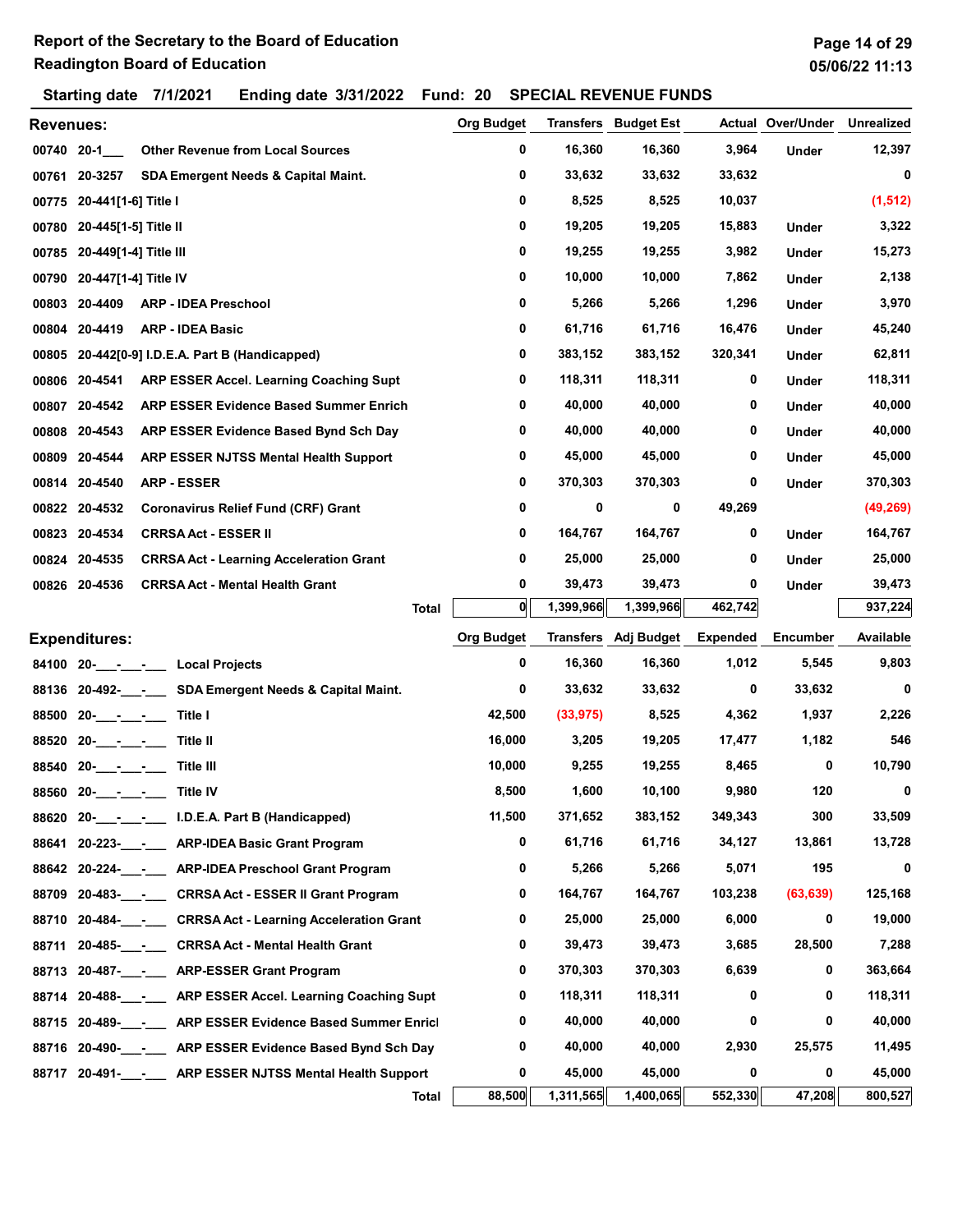|             | Assets:                                     |                  |        |
|-------------|---------------------------------------------|------------------|--------|
| 101         | Cash in bank                                |                  | \$1.65 |
| $102 - 106$ | Cash Equivalents                            |                  | \$0.00 |
| 111         | Investments                                 |                  | \$0.00 |
| 116         | Capital Reserve Account                     |                  | \$0.00 |
| 117         | Maintenance Reserve Account                 |                  | \$0.00 |
| 118         | <b>Emergency Reserve Account</b>            |                  | \$0.00 |
| 121         | Tax levy Receivable                         |                  | \$0.00 |
|             | Accounts Receivable:                        |                  |        |
| 132         | Interfund                                   | \$0.00           |        |
| 141         | Intergovernmental - State                   | \$0.00           |        |
| 142         | Intergovernmental - Federal                 | \$0.00           |        |
| 143         | Intergovernmental - Other                   | \$0.00           |        |
| 153, 154    | Other (net of estimated uncollectable of \$ | \$0.00           | \$0.00 |
|             | Loans Receivable:                           |                  |        |
| 131         | Interfund                                   | \$0.00           |        |
| 151, 152    | Other (Net of estimated uncollectable of \$ | \$0.00           | \$0.00 |
|             | <b>Other Current Assets</b>                 |                  | \$0.00 |
|             | <b>Resources:</b>                           |                  |        |
| 301         | <b>Estimated revenues</b>                   | \$1,912,654.00   |        |
| 302         | Less revenues                               | (\$1,912,654.00) | \$0.00 |
|             | <b>Total assets and resources</b>           |                  | \$1.65 |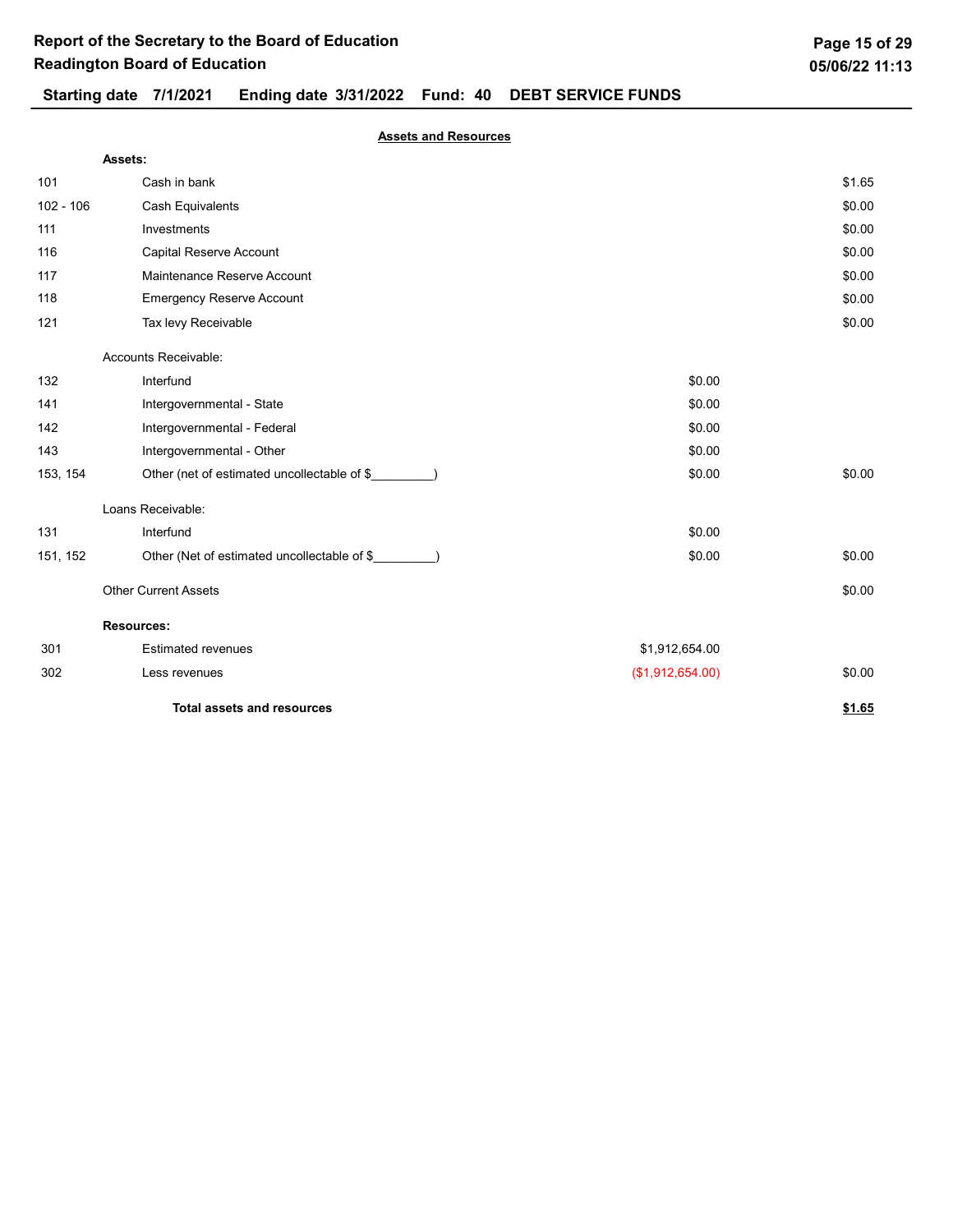## Starting date 7/1/2021 Ending date 3/31/2022 Fund: 40 DEBT SERVICE FUNDS

## Liabilities and Fund Equity

Liabilities:

|     | <b>Total liabilities</b>                   | \$0.00 |
|-----|--------------------------------------------|--------|
|     | Other current liabilities                  | \$0.00 |
| 481 | Deferred revenues                          | \$0.00 |
| 451 | Loans payable                              | \$0.00 |
| 431 | Contracts payable                          | \$0.00 |
| 421 | Accounts payable                           | \$0.00 |
| 411 | Intergovernmental accounts payable - state | \$0.00 |
|     |                                            |        |

### Fund Balance:

Appropriated:

| 753,754     | Reserve for encumbrances                    |                  |                  | \$0.00         |        |
|-------------|---------------------------------------------|------------------|------------------|----------------|--------|
| 761         | Capital reserve account - July              |                  | \$0.00           |                |        |
| 604         | Add: Increase in capital reserve            |                  | \$0.00           |                |        |
| 307         | Less: Bud. w/d cap. reserve eligible costs  |                  | \$0.00           |                |        |
| 309         | Less: Bud. w/d cap. reserve excess costs    |                  | \$0.00           | \$0.00         |        |
| 764         | Maintenance reserve account - July          |                  | \$0.00           |                |        |
| 606         | Add: Increase in maintenance reserve        |                  | \$0.00           |                |        |
| 310         | Less: Bud. w/d from maintenance reserve     |                  | \$0.00           | \$0.00         |        |
| 766         | Reserve for Cur. Exp. Emergencies - July    |                  | \$0.00           |                |        |
| 607         | Add: Increase in cur. exp. emer. reserve    |                  | \$0.00           |                |        |
| 312         | Less: Bud. w/d from cur. exp. emer. reserve |                  | \$0.00           | \$0.00         |        |
| 762         | Reserve for Adult Education                 |                  |                  | \$0.00         |        |
| 750-752,76x | Other reserves                              |                  |                  | \$0.00         |        |
| 601         | Appropriations                              |                  | \$2,046,788.00   |                |        |
| 602         | Less: Expenditures                          | (\$2,046,787.50) |                  |                |        |
|             | Less: Encumbrances                          | \$0.00           | (\$2,046,787.50) | \$0.50         |        |
|             | Total appropriated                          |                  |                  | \$0.50         |        |
|             | Unappropriated:                             |                  |                  |                |        |
| 770         | Fund balance, July 1                        |                  |                  | \$134,135.15   |        |
| 771         | Designated fund balance                     |                  |                  | \$0.00         |        |
| 303         | Budgeted fund balance                       |                  |                  | (\$134,134.00) |        |
|             | Total fund balance                          |                  |                  |                | \$1.65 |
|             | Total liabilities and fund equity           |                  |                  |                | \$1.65 |
|             |                                             |                  |                  |                |        |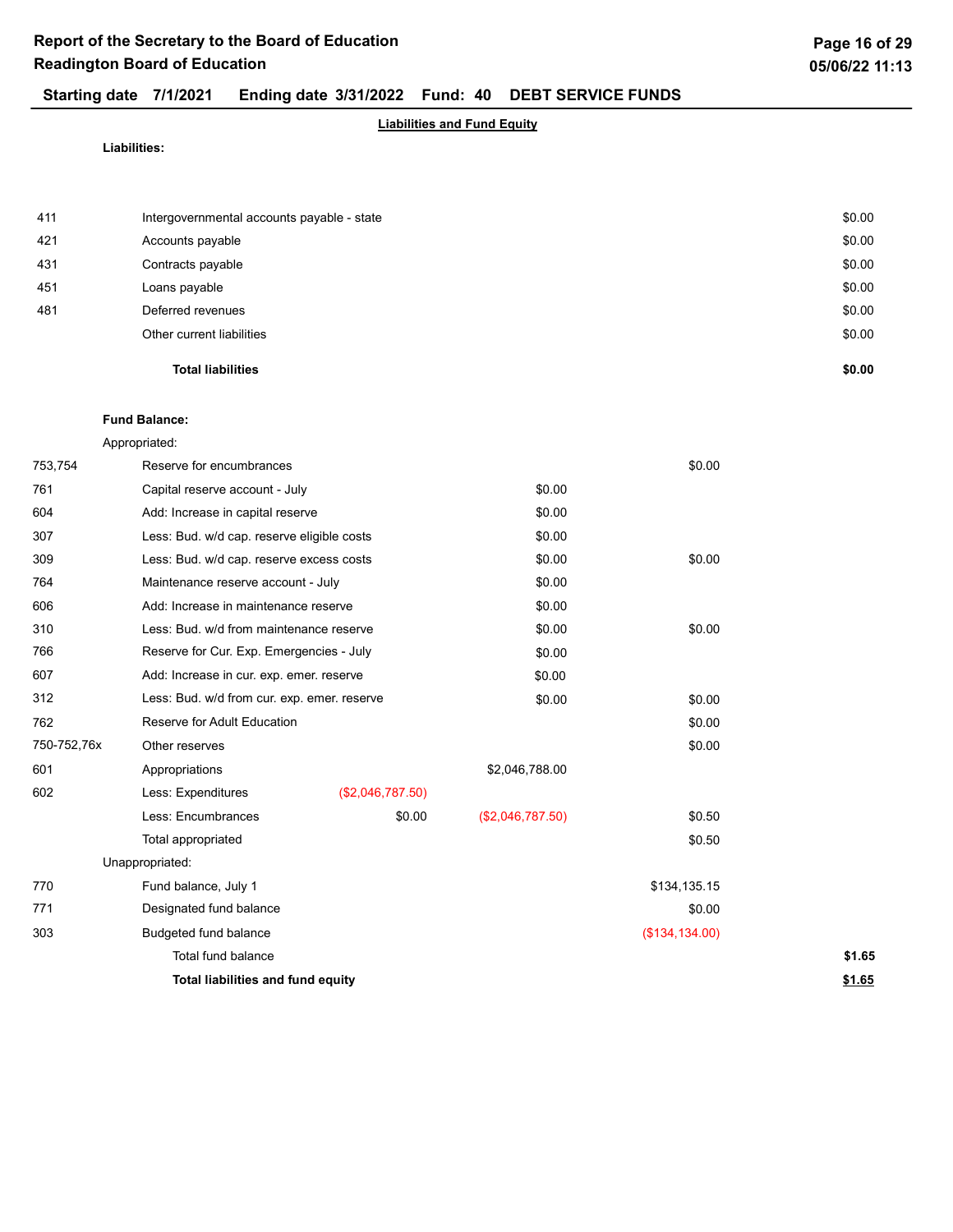| <b>Recapitulation of Budgeted Fund Balance:</b> |                  |                  |          |
|-------------------------------------------------|------------------|------------------|----------|
|                                                 | <b>Budgeted</b>  | Actual           | Variance |
| Appropriations                                  | \$2,046,788.00   | \$2,046,787.50   | \$0.50   |
| Revenues                                        | (\$1,912,654.00) | (\$1,912,654.00) | \$0.00   |
| Subtotal                                        | \$134,134.00     | \$134,133.50     | \$0.50   |
| Change in capital reserve account:              |                  |                  |          |
| Plus - Increase in reserve                      | \$0.00           | \$0.00           | \$0.00   |
| Less - Withdrawal from reserve                  | \$0.00           | \$0.00           | \$0.00   |
| Subtotal                                        | \$134,134.00     | \$134,133.50     | \$0.50   |
| Change in maintenance reserve account:          |                  |                  |          |
| Plus - Increase in reserve                      | \$0.00           | \$0.00           | \$0.00   |
| Less - Withdrawal from reserve                  | \$0.00           | \$0.00           | \$0.00   |
| Subtotal                                        | \$134,134.00     | \$134,133.50     | \$0.50   |
| Change in emergency reserve account:            |                  |                  |          |
| Plus - Increase in reserve                      | \$0.00           | \$0.00           | \$0.00   |
| Less - Withdrawal from reserve                  | \$0.00           | \$0.00           | \$0.00   |
| Subtotal                                        | \$134,134.00     | \$134,133.50     | \$0.50   |
| Less: Adjustment for prior year                 | \$0.00           | \$0.00           | \$0.00   |
| <b>Budgeted fund balance</b>                    | \$134,134.00     | \$134,133.50     | \$0.50   |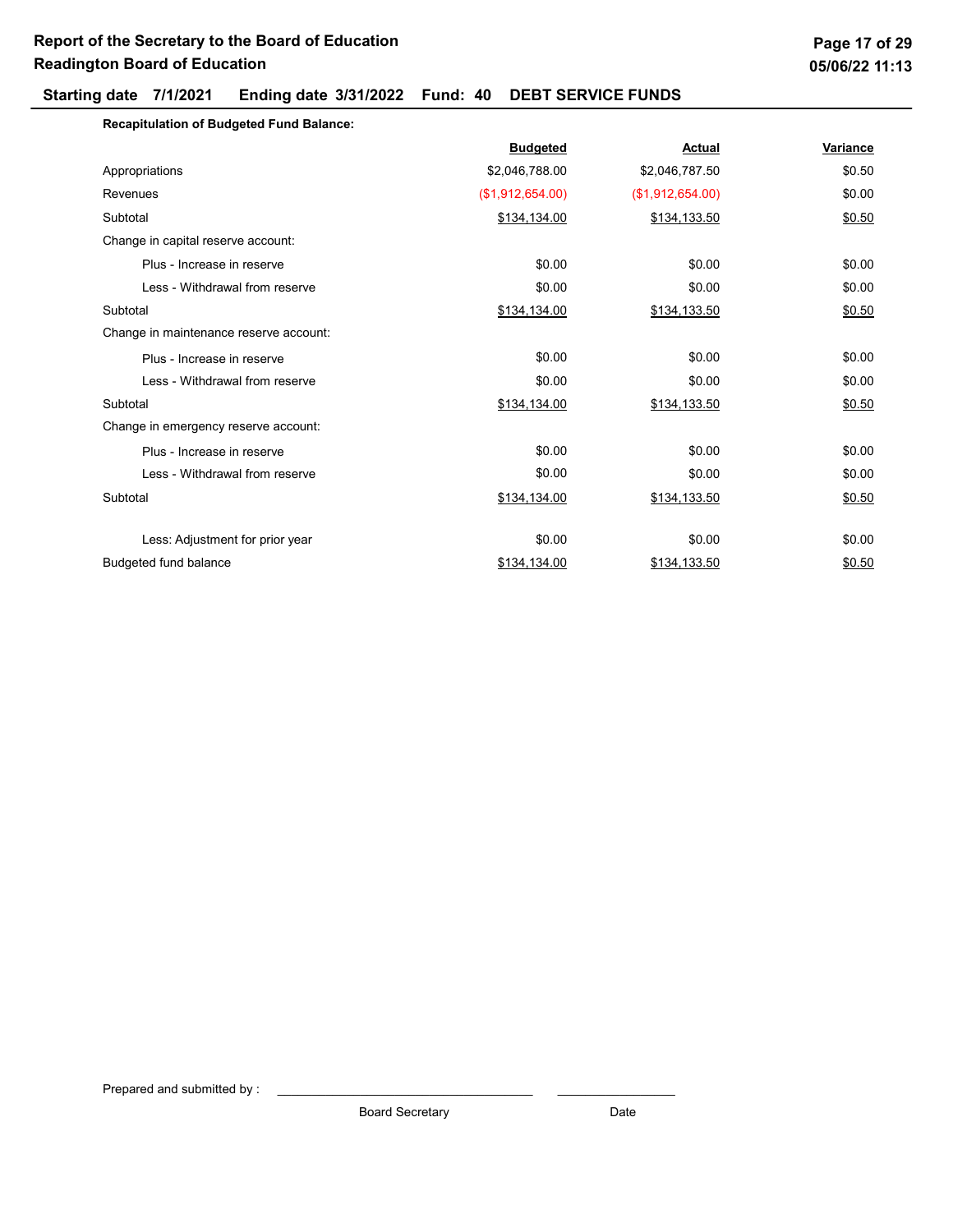| <b>Revenues:</b>     |                                          |              | <b>Org Budget</b> | Transfers | <b>Budget Est</b> |                 | <b>Actual Over/Under</b> | Unrealized |
|----------------------|------------------------------------------|--------------|-------------------|-----------|-------------------|-----------------|--------------------------|------------|
| 00885                | <b>Total Revenues from Local Sources</b> |              | 0                 | 1,905,521 | 1,905,521         | 1,905,521       |                          | 0          |
| 0093A                | Other                                    |              | 0                 | 7.133     | 7.133             | 7,133           |                          | 0          |
|                      |                                          | <b>Total</b> |                   | 1,912,654 | 1,912,654         | 1,912,654       |                          | 0          |
| <b>Expenditures:</b> |                                          |              | <b>Org Budget</b> | Transfers | Adj Budget        | <b>Expended</b> | Encumber                 | Available  |
| 89660                | <b>Total Regular Debt Service</b>        |              | 1.905.521         | 141.267   | 2.046.788         | 2.046.788       | 0                        |            |
|                      |                                          | <b>Total</b> | 1,905,521         | 141,267   | 2,046,788         | 2,046,788       |                          |            |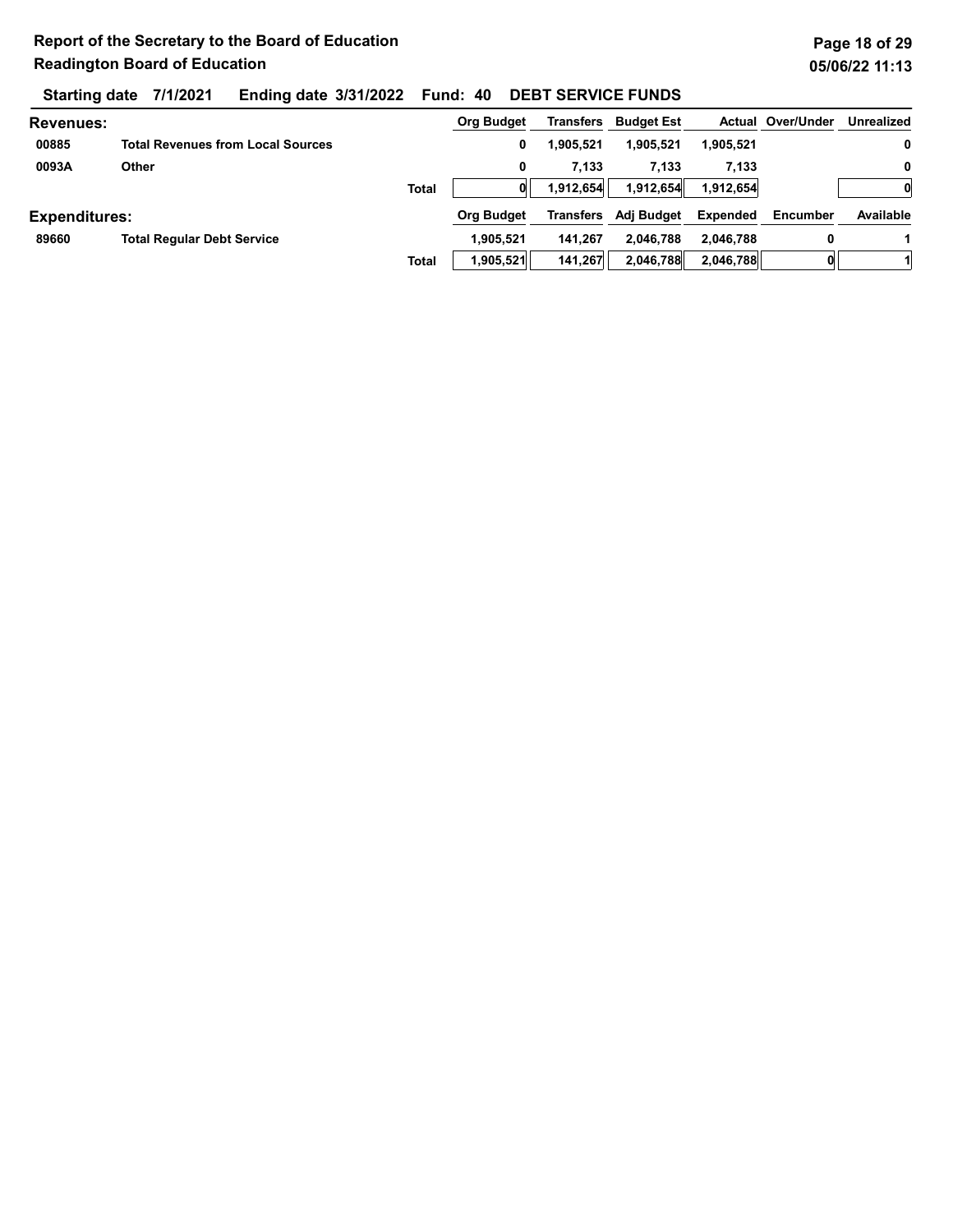| <b>Revenues:</b>                                |              | Org Budget        |           | <b>Transfers</b> Budget Est |                 | <b>Actual Over/Under</b> | Unrealized |
|-------------------------------------------------|--------------|-------------------|-----------|-----------------------------|-----------------|--------------------------|------------|
| 40-1210<br><b>Local Tax Levy</b><br>00860       |              | 0                 | 1,905,521 | 1.905.521                   | 1,905,521       |                          | 0          |
| 40-3160<br>Debt Service Aid Type II<br>00890    |              | 0                 | 7,133     | 7,133                       | 7,133           |                          | 0          |
|                                                 | <b>Total</b> |                   | 1,912,654 | 1,912,654                   | 1,912,654       |                          | 0          |
| <b>Expenditures:</b>                            |              | <b>Org Budget</b> | Transfers | Adj Budget                  | <b>Expended</b> | Encumber                 | Available  |
| 40-701-510-834<br>89600<br>Interest on Bonds    |              | 285.521           | 141.267   | 426.788                     | 426.788         | 0                        |            |
| 40-701-510-910 Redemption of Principal<br>89620 |              | 1.620.000         | 0         | 1,620,000                   | 1,620,000       | 0                        | 0          |
|                                                 | <b>Total</b> | 1,905,521         | 141,267   | 2,046,788                   | 2,046,788       |                          |            |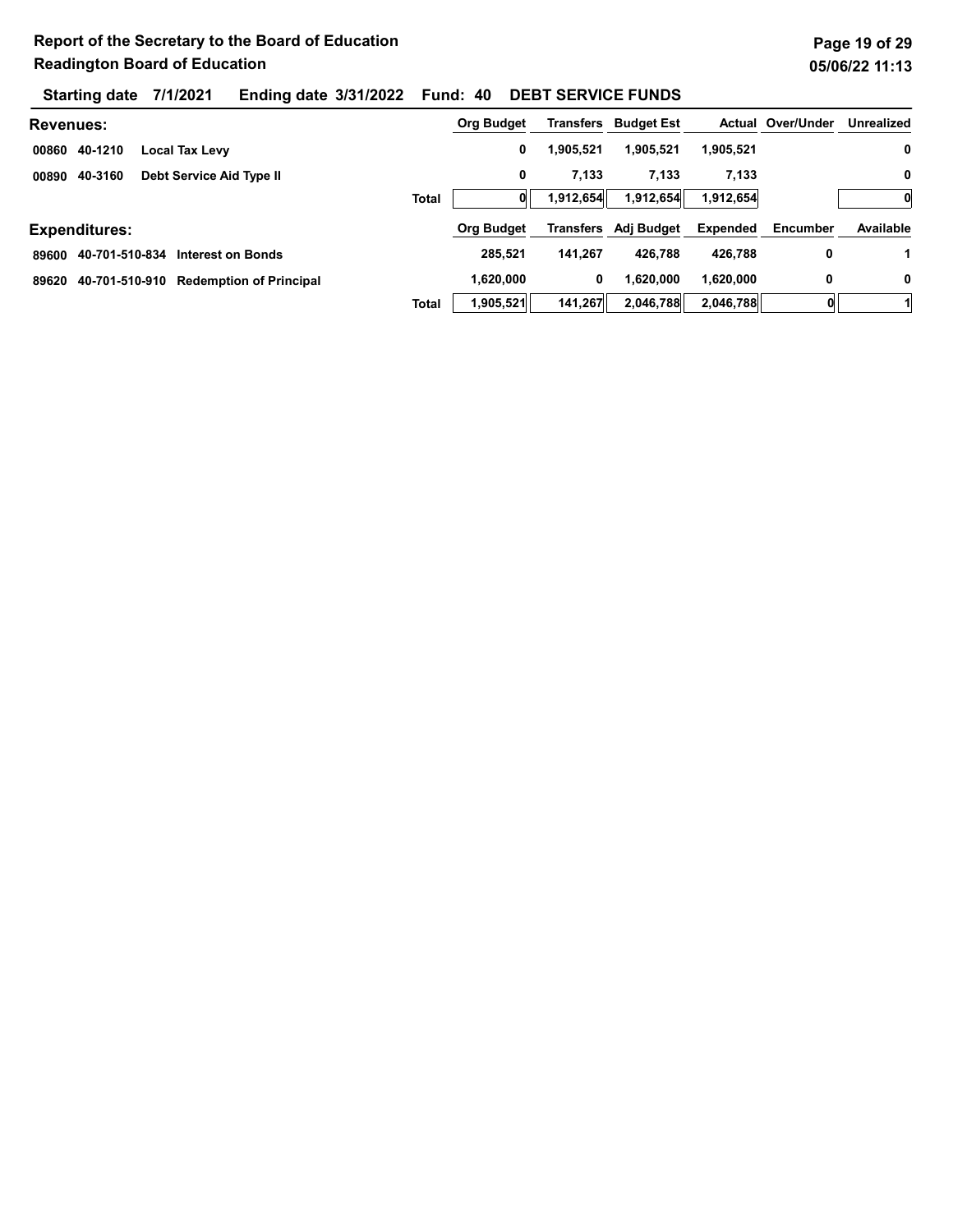## Starting date 7/1/2021 Ending date 3/31/2022 Fund: 60 ENTERPRISE FUND-FOOD SERVICE

Assets and Resources

|             | Assets:                                     |                |                  |
|-------------|---------------------------------------------|----------------|------------------|
| 101         | Cash in bank                                |                | \$259,202.60     |
| $102 - 106$ | <b>Cash Equivalents</b>                     |                | \$0.00           |
| 111         | Investments                                 |                | \$0.00           |
| 116         | Capital Reserve Account                     |                | \$0.00           |
| 117         | Maintenance Reserve Account                 |                | \$0.00           |
| 118         | <b>Emergency Reserve Account</b>            |                | \$0.00           |
| 121         | Tax levy Receivable                         |                | \$0.00           |
|             | Accounts Receivable:                        |                |                  |
| 132         | Interfund                                   | \$0.00         |                  |
| 141         | Intergovernmental - State                   | \$0.00         |                  |
| 142         | Intergovernmental - Federal                 | \$0.00         |                  |
| 143         | Intergovernmental - Other                   | \$0.00         |                  |
| 153, 154    | Other (net of estimated uncollectable of \$ | \$0.00         | \$0.00           |
|             | Loans Receivable:                           |                |                  |
| 131         | Interfund                                   | \$0.00         |                  |
| 151, 152    | Other (Net of estimated uncollectable of \$ | \$0.00         | \$0.00           |
|             | <b>Other Current Assets</b>                 |                | \$57,412.77      |
|             | <b>Resources:</b>                           |                |                  |
| 301         | <b>Estimated revenues</b>                   | \$0.00         |                  |
| 302         | Less revenues                               | (\$448,929.78) | ( \$448, 929.78) |
|             | <b>Total assets and resources</b>           |                | (\$132,314.41)   |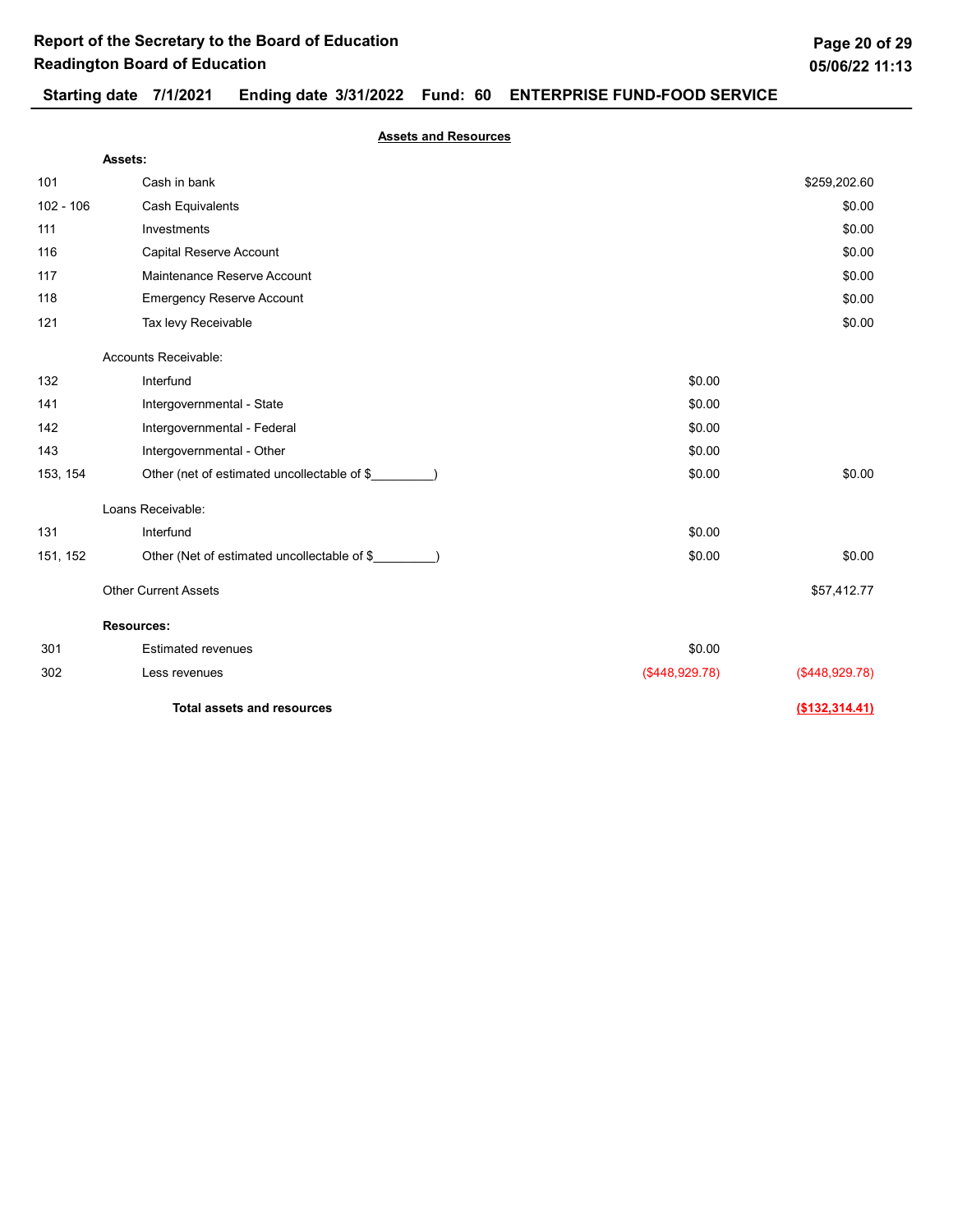## Starting date 7/1/2021 Ending date 3/31/2022 Fund: 60 ENTERPRISE FUND-FOOD SERVICE

## Liabilities and Fund Equity

Liabilities:

| 411<br>421 | Intergovernmental accounts payable - state<br>Accounts payable | \$0.00<br>\$96,936.91 |
|------------|----------------------------------------------------------------|-----------------------|
| 431        | Contracts payable                                              | \$0.00                |
| 451        | Loans payable                                                  | \$0.00                |
| 481        | Deferred revenues                                              | \$38,635.64           |
|            | Other current liabilities                                      | (\$2,411.71)          |
|            | <b>Total liabilities</b>                                       | \$133,160.84          |

### Fund Balance:

Appropriated:

| 753,754     | Reserve for encumbrances                    |                |                   | \$232,458.72   |                |
|-------------|---------------------------------------------|----------------|-------------------|----------------|----------------|
|             |                                             |                |                   |                |                |
| 761         | Capital reserve account - July              |                | \$0.00            |                |                |
| 604         | Add: Increase in capital reserve            |                | \$0.00            |                |                |
| 307         | Less: Bud. w/d cap. reserve eligible costs  |                | \$0.00            |                |                |
| 309         | Less: Bud. w/d cap. reserve excess costs    |                | \$0.00            | \$0.00         |                |
| 764         | Maintenance reserve account - July          |                | \$0.00            |                |                |
| 606         | Add: Increase in maintenance reserve        |                | \$0.00            |                |                |
| 310         | Less: Bud. w/d from maintenance reserve     |                | \$0.00            | \$0.00         |                |
| 766         | Reserve for Cur. Exp. Emergencies - July    |                | \$0.00            |                |                |
| 607         | Add: Increase in cur. exp. emer. reserve    |                | \$0.00            |                |                |
| 312         | Less: Bud. w/d from cur. exp. emer. reserve |                | \$0.00            | \$0.00         |                |
| 762         | Reserve for Adult Education                 |                |                   | \$0.00         |                |
| 750-752,76x | Other reserves                              |                |                   | \$0.00         |                |
| 601         | Appropriations                              |                | \$0.00            |                |                |
| 602         | Less: Expenditures                          | (\$443,979.31) |                   |                |                |
|             | Less: Encumbrances                          | (\$232,458.72) | $($ \$676,438.03) | (\$676,438.03) |                |
|             | Total appropriated                          |                |                   | (\$443,979.31) |                |
|             | Unappropriated:                             |                |                   |                |                |
| 770         | Fund balance, July 1                        |                |                   | \$178,504.06   |                |
| 771         | Designated fund balance                     |                |                   | \$0.00         |                |
| 303         | Budgeted fund balance                       |                |                   | \$0.00         |                |
|             | Total fund balance                          |                |                   |                | (\$265,475.25) |
|             | Total liabilities and fund equity           |                |                   |                | (\$132,314.41) |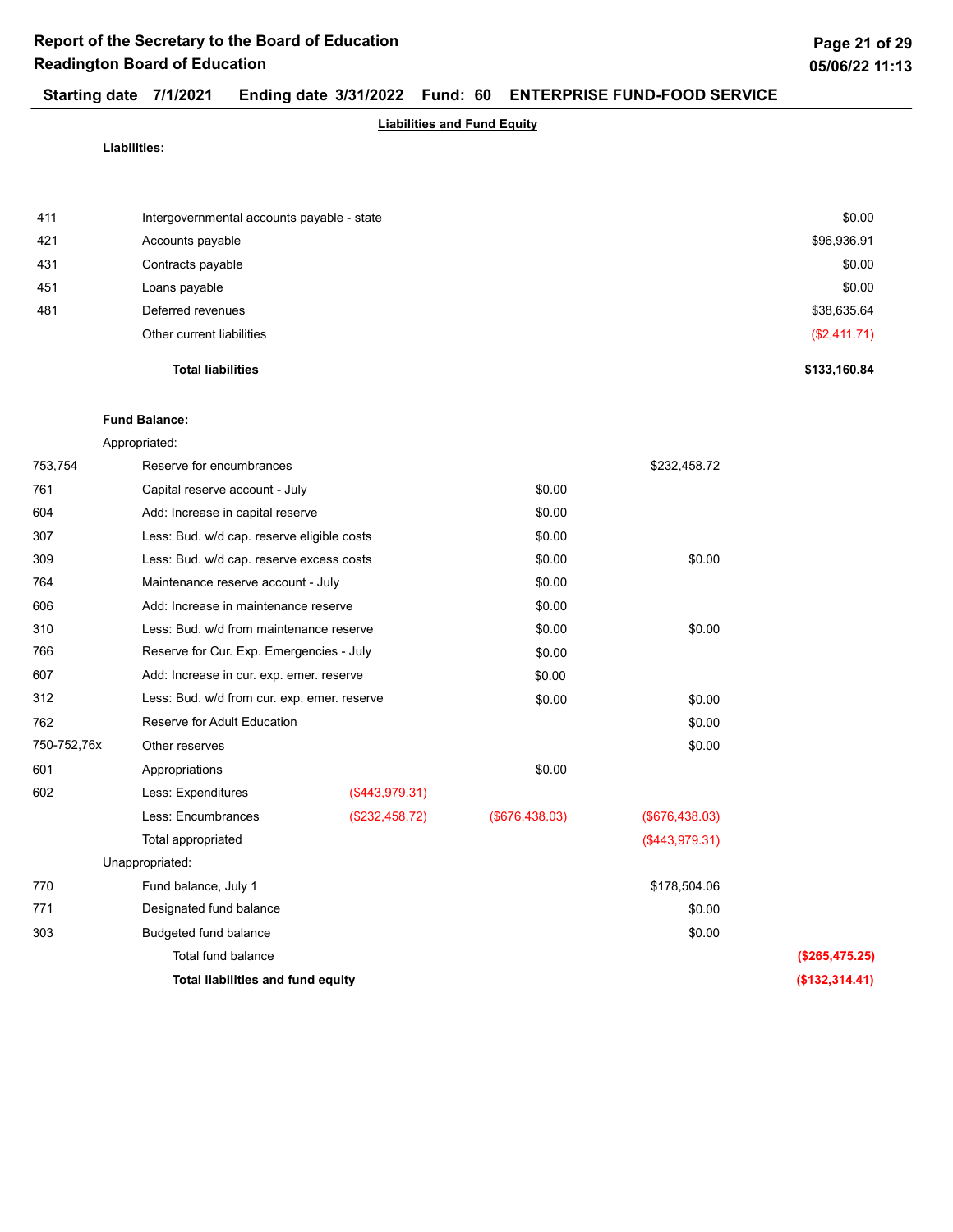## Starting date 7/1/2021 Ending date 3/31/2022 Fund: 60 ENTERPRISE FUND-FOOD SERVICE

| <b>Recapitulation of Budgeted Fund Balance:</b> |                 |                |                  |
|-------------------------------------------------|-----------------|----------------|------------------|
|                                                 | <b>Budgeted</b> | Actual         | Variance         |
| Appropriations                                  | \$0.00          | \$676,438.03   | (\$676,438.03)   |
| Revenues                                        | \$0.00          | (\$448,929.78) | \$448,929.78     |
| Subtotal                                        | \$0.00          | \$227,508.25   | $(\$227,508.25)$ |
| Change in capital reserve account:              |                 |                |                  |
| Plus - Increase in reserve                      | \$0.00          | \$0.00         | \$0.00           |
| Less - Withdrawal from reserve                  | \$0.00          | \$0.00         | \$0.00           |
| Subtotal                                        | \$0.00          | \$227,508.25   | (\$227,508.25)   |
| Change in maintenance reserve account:          |                 |                |                  |
| Plus - Increase in reserve                      | \$0.00          | \$0.00         | \$0.00           |
| Less - Withdrawal from reserve                  | \$0.00          | \$0.00         | \$0.00           |
| Subtotal                                        | \$0.00          | \$227,508.25   | $(\$227,508.25)$ |
| Change in emergency reserve account:            |                 |                |                  |
| Plus - Increase in reserve                      | \$0.00          | \$0.00         | \$0.00           |
| Less - Withdrawal from reserve                  | \$0.00          | \$0.00         | \$0.00           |
| Subtotal                                        | \$0.00          | \$227,508.25   | (\$227,508.25)   |
|                                                 |                 |                |                  |
| Less: Adjustment for prior year                 | \$0.00          | \$0.00         | \$0.00           |
| Budgeted fund balance                           | \$0.00          | \$227,508.25   | (\$227,508.25)   |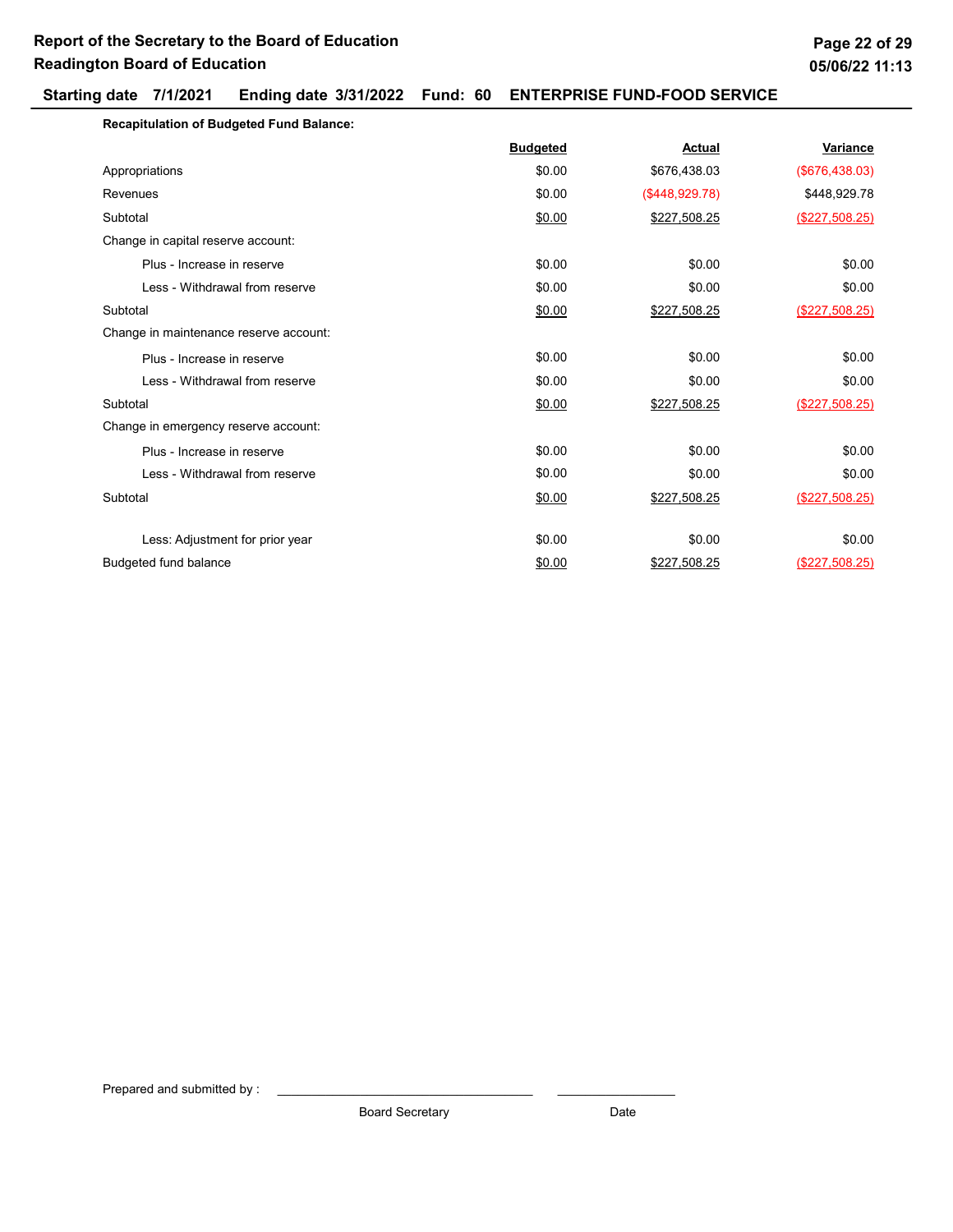## Starting date 7/1/2021 Ending date 3/31/2022 Fund: 60 ENTERPRISE FUND-FOOD SERVICE

| <b>Revenues:</b>     |                                          |              | <b>Org Budget</b> | <b>Transfers</b> | <b>Budget Est</b> |          | <b>Actual Over/Under</b> | <b>Unrealized</b> |
|----------------------|------------------------------------------|--------------|-------------------|------------------|-------------------|----------|--------------------------|-------------------|
|                      | (Total of Accounts W/O a Grid# Assigned) |              | 0                 | 0                | 0                 | 448.930  |                          | (448, 930)        |
|                      |                                          | <b>Total</b> |                   |                  |                   | 448.930  |                          | (448, 930)        |
| <b>Expenditures:</b> |                                          |              | <b>Org Budget</b> | Transfers        | Adj Budget        | Expended | Encumber                 | Available         |
|                      | (Total of Accounts W/O a Grid# Assigned) |              | 0                 | 0                | 0                 | 443.979  | 232.459                  | (676, 438)        |
|                      |                                          | <b>Total</b> |                   | O                |                   | 443.979  | 232.459                  | (676, 438)        |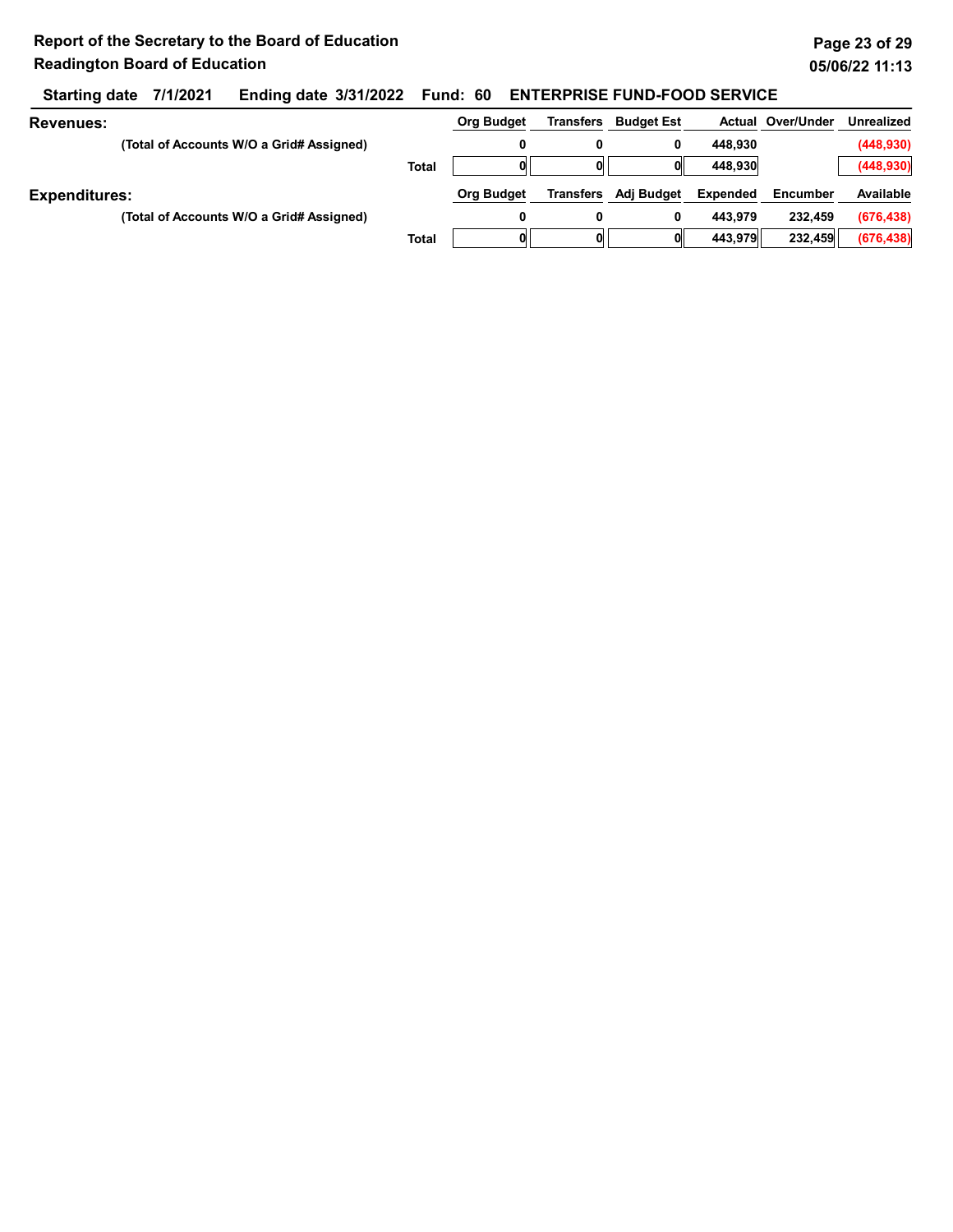|                  | Starting date 7/1/2021 Ending date 3/31/2022 Fund: 60 ENTERPRISE FUND-FOOD SERVICE |  |                                 |                              |  |
|------------------|------------------------------------------------------------------------------------|--|---------------------------------|------------------------------|--|
| <b>Revenues:</b> |                                                                                    |  | Org Budget Transfers Budget Est | Actual Over/Under Unrealized |  |

| <b>Total</b>         | 0                 | 0 | 0<br>0                      | 448,930<br>448,930 |          | (448, 930)<br>(448, 930) |
|----------------------|-------------------|---|-----------------------------|--------------------|----------|--------------------------|
| <b>Expenditures:</b> | <b>Org Budget</b> |   | <b>Transfers</b> Adj Budget | Expended           | Encumber | Available                |
|                      | 0                 | 0 | 0                           | 443,979            | 232,459  | (676, 438)               |
| <b>Total</b>         |                   |   | O                           | 443,979            | 232,459  | (676, 438)               |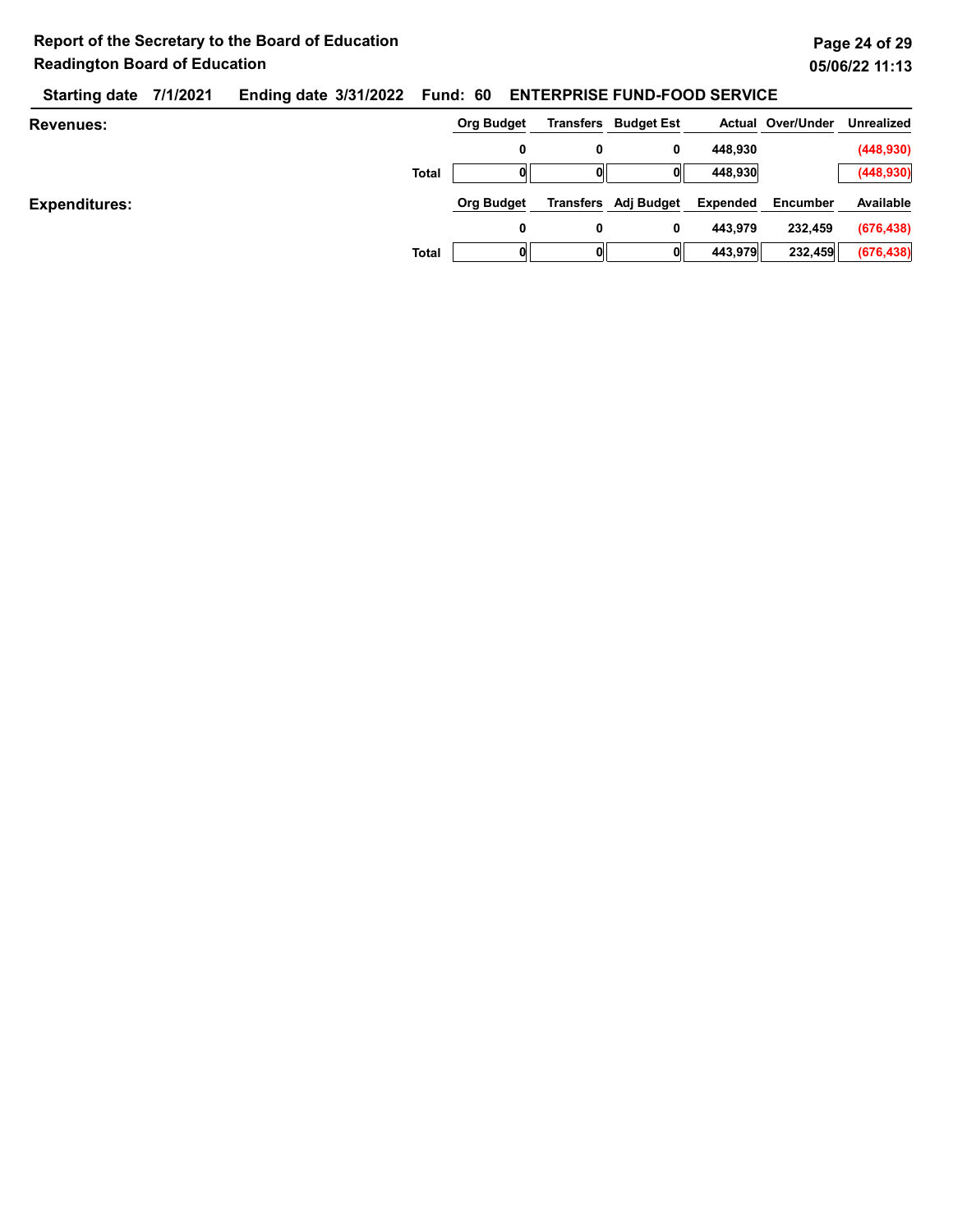## Starting date 7/1/2021 Ending date 3/31/2022 Fund: 61 SUMMER ENRICHMENT

### Assets and Resources

|             | Assets:                                     |               |               |
|-------------|---------------------------------------------|---------------|---------------|
| 101         | Cash in bank                                |               | \$28,604.48   |
| $102 - 106$ | Cash Equivalents                            |               | \$0.00        |
| 111         | Investments                                 |               | \$0.00        |
| 116         | Capital Reserve Account                     |               | \$0.00        |
| 117         | Maintenance Reserve Account                 |               | \$0.00        |
| 118         | <b>Emergency Reserve Account</b>            |               | \$0.00        |
| 121         | Tax levy Receivable                         |               | \$0.00        |
|             | Accounts Receivable:                        |               |               |
| 132         | Interfund                                   | \$0.00        |               |
| 141         | Intergovernmental - State                   | \$0.00        |               |
| 142         | Intergovernmental - Federal                 | \$0.00        |               |
| 143         | Intergovernmental - Other                   | \$0.00        |               |
| 153, 154    | Other (net of estimated uncollectable of \$ | \$0.00        | \$0.00        |
|             | Loans Receivable:                           |               |               |
| 131         | Interfund                                   | \$0.00        |               |
| 151, 152    | Other (Net of estimated uncollectable of \$ | \$0.00        | \$0.00        |
|             | <b>Other Current Assets</b>                 |               | \$0.00        |
|             | <b>Resources:</b>                           |               |               |
| 301         | <b>Estimated revenues</b>                   | \$0.00        |               |
| 302         | Less revenues                               | (\$38,120.00) | (\$38,120.00) |
|             | <b>Total assets and resources</b>           |               | (\$9,515.52)  |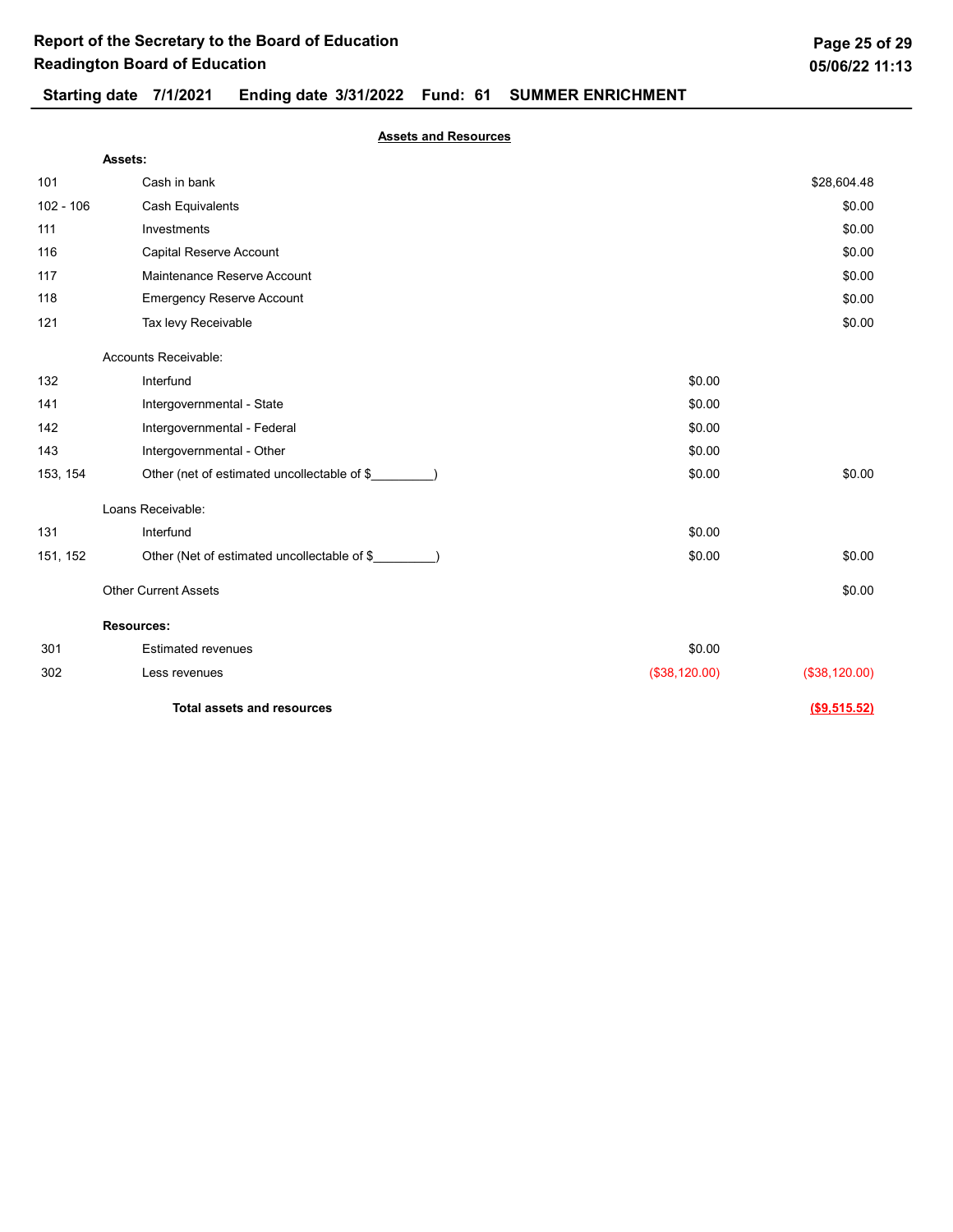## Starting date 7/1/2021 Ending date 3/31/2022 Fund: 61 SUMMER ENRICHMENT

## Liabilities and Fund Equity

Liabilities:

| <b>Total liabilities</b>  | \$0.00                                                         |
|---------------------------|----------------------------------------------------------------|
| Other current liabilities | \$0.00                                                         |
| Deferred revenues         | \$0.00                                                         |
| Loans payable             | \$0.00                                                         |
| Contracts payable         | \$0.00                                                         |
|                           | \$0.00                                                         |
|                           | \$0.00                                                         |
|                           | Intergovernmental accounts payable - state<br>Accounts payable |

### Fund Balance:

Appropriated:

| 753,754     | Reserve for encumbrances                    |               |              | (\$10,750.00) |              |
|-------------|---------------------------------------------|---------------|--------------|---------------|--------------|
| 761         | Capital reserve account - July              |               | \$0.00       |               |              |
| 604         | Add: Increase in capital reserve            |               | \$0.00       |               |              |
| 307         | Less: Bud. w/d cap. reserve eligible costs  |               | \$0.00       |               |              |
| 309         | Less: Bud. w/d cap. reserve excess costs    |               | \$0.00       | \$0.00        |              |
| 764         | Maintenance reserve account - July          |               | \$0.00       |               |              |
| 606         | Add: Increase in maintenance reserve        |               | \$0.00       |               |              |
| 310         | Less: Bud. w/d from maintenance reserve     |               | \$0.00       | \$0.00        |              |
| 766         | Reserve for Cur. Exp. Emergencies - July    |               | \$0.00       |               |              |
| 607         | Add: Increase in cur. exp. emer. reserve    |               | \$0.00       |               |              |
| 312         | Less: Bud. w/d from cur. exp. emer. reserve |               | \$0.00       | \$0.00        |              |
| 762         | Reserve for Adult Education                 |               |              | \$0.00        |              |
| 750-752,76x | Other reserves                              |               |              | \$0.00        |              |
| 601         | Appropriations                              |               | \$0.00       |               |              |
| 602         | Less: Expenditures                          | (\$12,022.24) |              |               |              |
|             | Less: Encumbrances                          | \$10,750.00   | (\$1,272.24) | (\$1,272.24)  |              |
|             | Total appropriated                          |               |              | (\$12,022.24) |              |
|             | Unappropriated:                             |               |              |               |              |
| 770         | Fund balance, July 1                        |               |              | \$2,506.72    |              |
| 771         | Designated fund balance                     |               |              | \$0.00        |              |
| 303         | Budgeted fund balance                       |               |              | \$0.00        |              |
|             | Total fund balance                          |               |              |               | (\$9,515.52) |
|             | Total liabilities and fund equity           |               |              |               | (\$9,515.52) |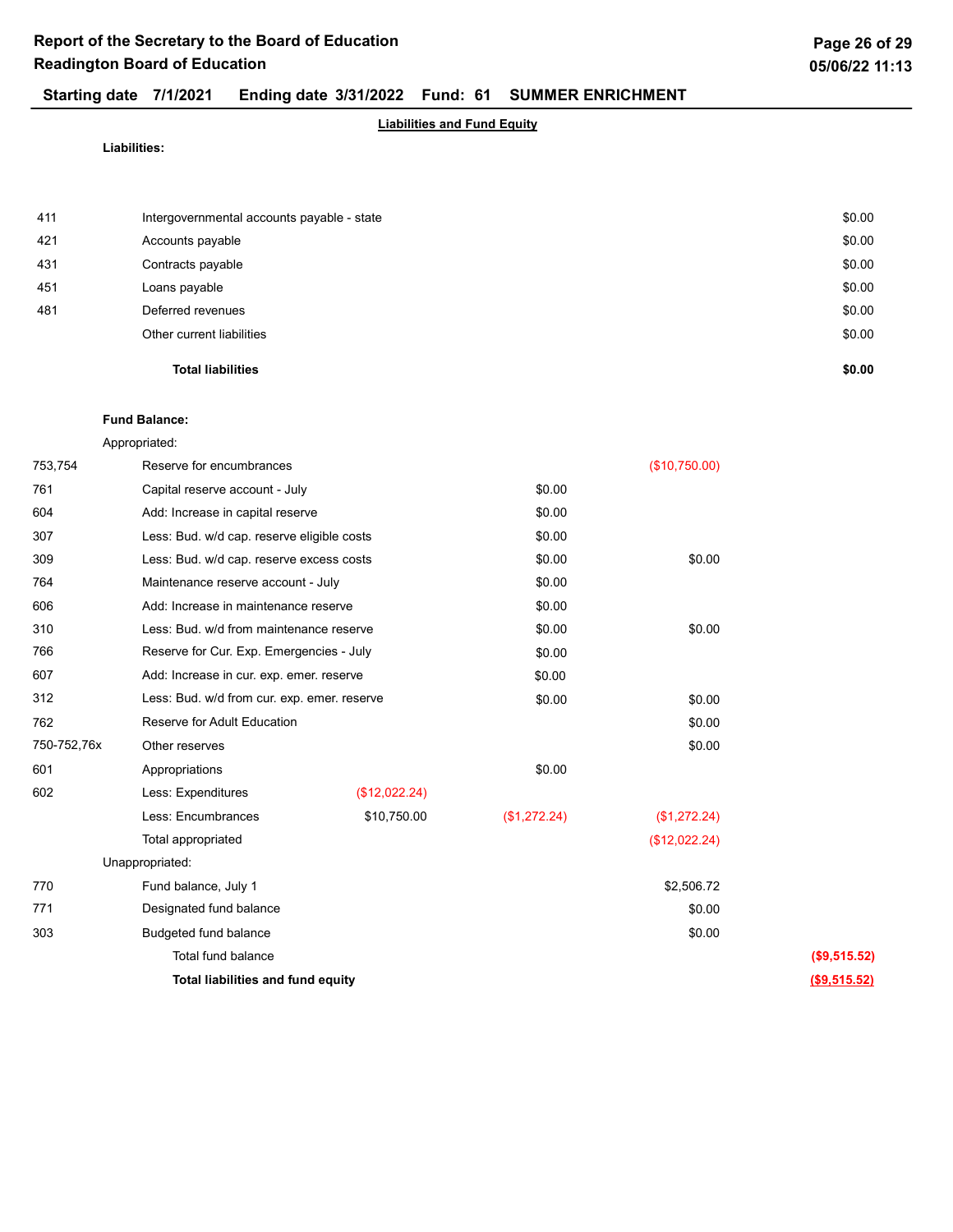## Starting date 7/1/2021 Ending date 3/31/2022 Fund: 61 SUMMER ENRICHMENT

| <b>Recapitulation of Budgeted Fund Balance:</b> |                 |               |              |
|-------------------------------------------------|-----------------|---------------|--------------|
|                                                 | <b>Budgeted</b> | Actual        | Variance     |
| Appropriations                                  | \$0.00          | \$1,272.24    | (\$1,272.24) |
| Revenues                                        | \$0.00          | (\$38,120.00) | \$38,120.00  |
| Subtotal                                        | \$0.00          | (\$36,847.76) | \$36,847.76  |
| Change in capital reserve account:              |                 |               |              |
| Plus - Increase in reserve                      | \$0.00          | \$0.00        | \$0.00       |
| Less - Withdrawal from reserve                  | \$0.00          | \$0.00        | \$0.00       |
| Subtotal                                        | \$0.00          | (\$36,847.76) | \$36,847.76  |
| Change in maintenance reserve account:          |                 |               |              |
| Plus - Increase in reserve                      | \$0.00          | \$0.00        | \$0.00       |
| Less - Withdrawal from reserve                  | \$0.00          | \$0.00        | \$0.00       |
| Subtotal                                        | \$0.00          | (\$36,847.76) | \$36,847.76  |
| Change in emergency reserve account:            |                 |               |              |
| Plus - Increase in reserve                      | \$0.00          | \$0.00        | \$0.00       |
| Less - Withdrawal from reserve                  | \$0.00          | \$0.00        | \$0.00       |
| Subtotal                                        | \$0.00          | (\$36,847.76) | \$36,847.76  |
|                                                 |                 |               |              |
| Less: Adjustment for prior year                 | \$0.00          | \$0.00        | \$0.00       |
| Budgeted fund balance                           | \$0.00          | (\$36,847.76) | \$36,847.76  |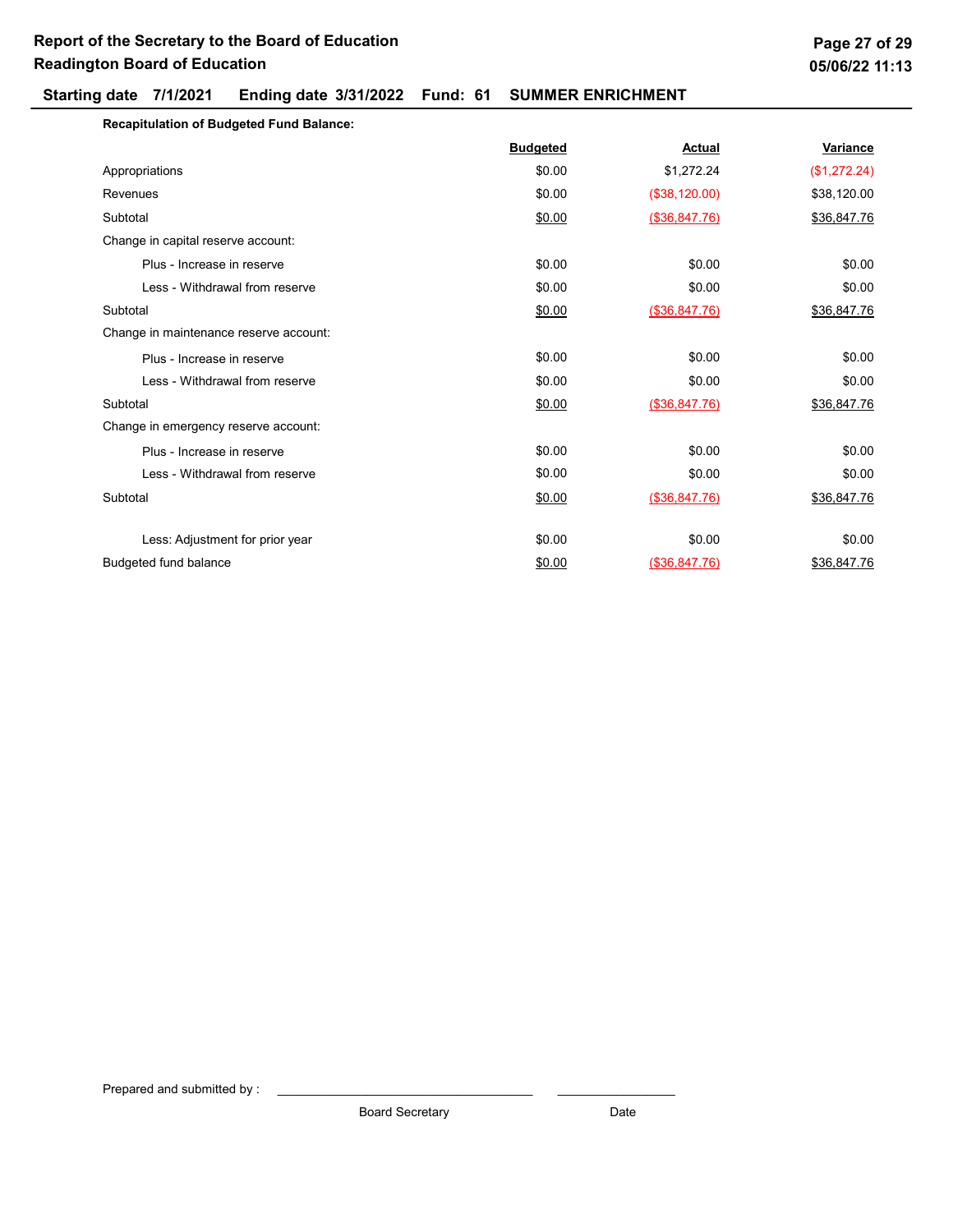## Starting date 7/1/2021 Ending date 3/31/2022 Fund: 61 SUMMER ENRICHMENT

| Revenues:            |                                          |              | <b>Org Budget</b> | <b>Transfers</b> | <b>Budget Est</b> |          | <b>Actual Over/Under</b> | <b>Unrealized</b> |
|----------------------|------------------------------------------|--------------|-------------------|------------------|-------------------|----------|--------------------------|-------------------|
|                      | (Total of Accounts W/O a Grid# Assigned) |              |                   |                  | 0                 | 38.120   |                          | (38, 120)         |
|                      |                                          | <b>Total</b> |                   |                  | O                 | 38,120   |                          | (38, 120)         |
| <b>Expenditures:</b> |                                          |              | <b>Org Budget</b> | <b>Transfers</b> | Adj Budget        | Expended | <b>Encumber</b>          | Available         |
|                      | (Total of Accounts W/O a Grid# Assigned) |              |                   |                  | 0                 | 12.022   | (10, 750)                | (1, 272)          |
|                      |                                          | Total        |                   |                  | O                 | 12.022   | (10, 750)                | (1, 272)          |